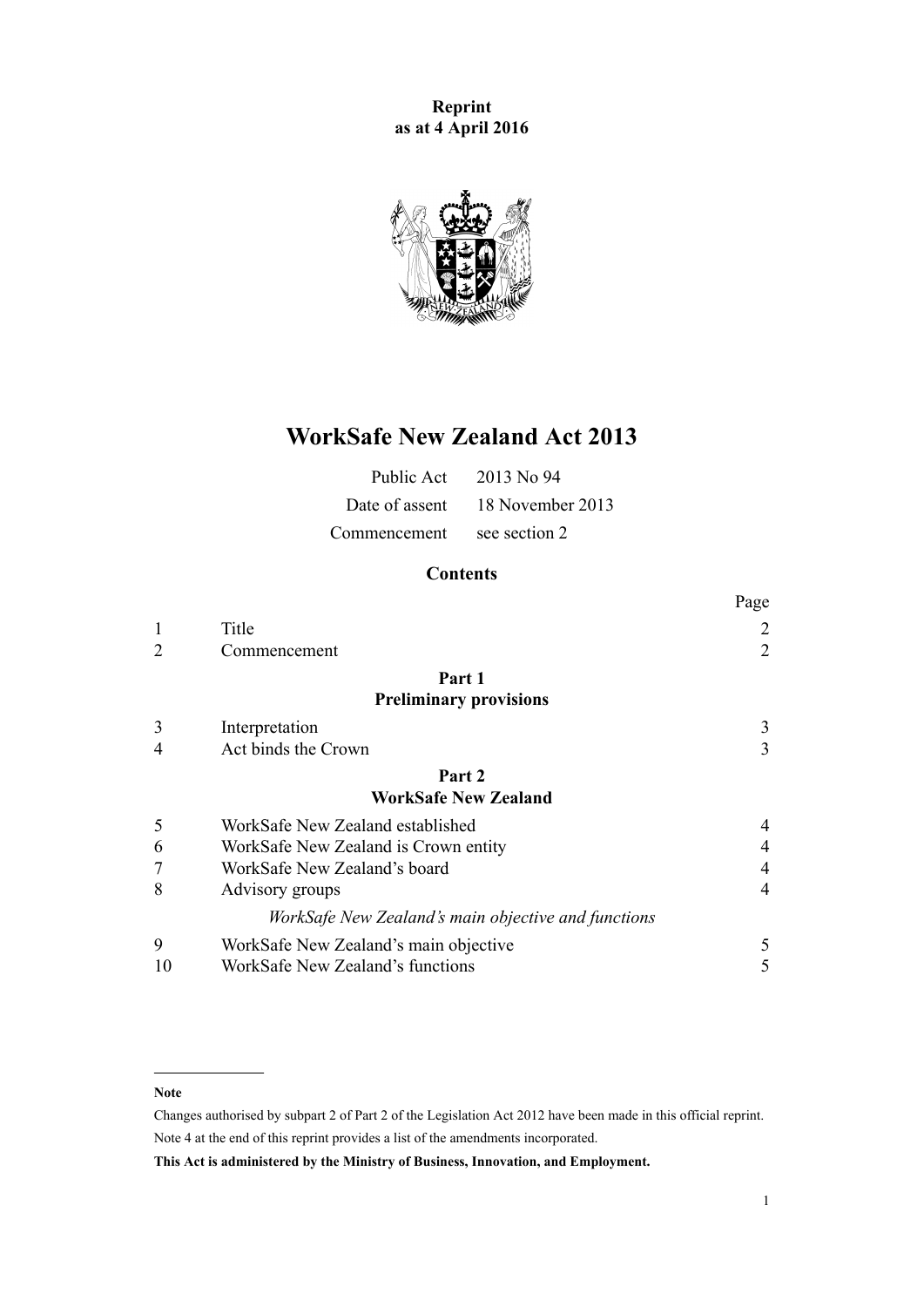## <span id="page-1-0"></span>**[Part 3](#page-6-0) [Transition to WorkSafe New Zealand and consequential](#page-6-0) [amendments](#page-6-0)**

*[Transfer of employees](#page-6-0)*

| 11 | Restriction on compensation for technical redundancy                                                             |    |  |  |  |
|----|------------------------------------------------------------------------------------------------------------------|----|--|--|--|
| 12 | Employment of transferred employee to be treated as continuous<br>employment                                     | 8  |  |  |  |
| 13 | Transferred employees bound by collective agreement                                                              | 8  |  |  |  |
| 14 | Government Superannuation Fund                                                                                   |    |  |  |  |
|    | Transfer of contracts                                                                                            |    |  |  |  |
| 15 | Transfer of contracts to WorkSafe New Zealand                                                                    | 9  |  |  |  |
| 16 | Transfer of other documents to WorkSafe New Zealand                                                              |    |  |  |  |
|    | Consequences of transfers of functions, etc                                                                      |    |  |  |  |
| 17 | Consequences of transfer of functions under relevant health and<br>safety legislation to WorkSafe New Zealand    | 9  |  |  |  |
| 18 | Transitional provision relating to legal services in respect of<br>functions transferred to WorkSafe New Zealand | 10 |  |  |  |
| 19 | Consequences of transfer of collective agreement or contract to<br>WorkSafe New Zealand                          | 11 |  |  |  |
|    | Continuation of appointments under relevant health and safety<br>legislation                                     |    |  |  |  |
| 20 | Continuation of inspectors and enforcement officers                                                              | 11 |  |  |  |
| 21 | Continuation and renaming of departmental medical practitioners                                                  | 12 |  |  |  |
|    | Amendments to other enactments                                                                                   |    |  |  |  |
| 22 | Amendments to other enactments                                                                                   | 12 |  |  |  |
|    | <b>Schedule</b>                                                                                                  | 13 |  |  |  |
|    | $\mathbf{r}$ and $\mathbf{r}$ and $\mathbf{r}$<br>$\mathbf{r}$ . The set of $\mathbf{r}$<br>$\sim$ $\sim$        |    |  |  |  |

## **[Amendments relating to WorkSafe New Zealand](#page-12-0)**

## **The Parliament of New Zealand enacts as follows:**

### **1 Title**

This Act is the WorkSafe New Zealand Act 2013.

## **2 Commencement**

This Act comes into force on 16 December 2013.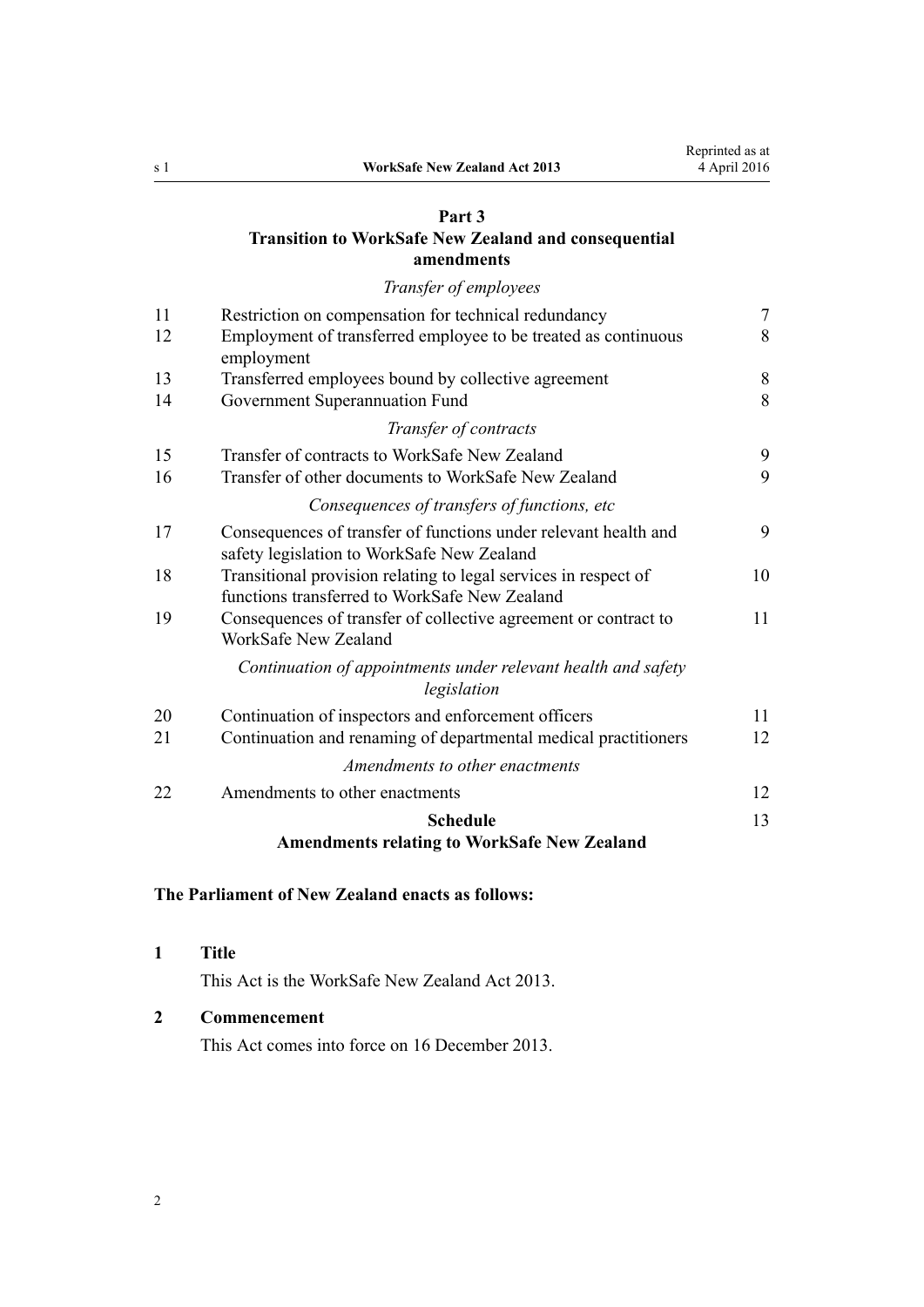## **Part 1**

## **Preliminary provisions**

## <span id="page-2-0"></span>**3 Interpretation**

In this Act, unless the context otherwise requires,—

**board** means the board of WorkSafe New Zealand

**chief executive** means the chief executive of MBIE

**collective agreement** has the same meaning as in [section 2](http://prd-lgnz-nlb.prd.pco.net.nz/pdflink.aspx?id=DLM129117) of the State Sector Act 1988

**employment agreement** has the same meaning as in [section 5](http://prd-lgnz-nlb.prd.pco.net.nz/pdflink.aspx?id=DLM58337) of the Employment Relations Act 2000

**EPA** means the Environmental Protection Authority established by [section 7](http://prd-lgnz-nlb.prd.pco.net.nz/pdflink.aspx?id=DLM3366850) of the Environmental Protection Authority Act 2011

**MBIE** means the Ministry of Business, Innovation, and Employment

**Minister** means the Minister of the Crown who, under the authority of any warrant or with the authority of the Prime Minister, is for the time being responsible for the administration of this Act

**PCBU** has the same meaning as in [section 17](http://prd-lgnz-nlb.prd.pco.net.nz/pdflink.aspx?id=DLM5976849) of the Health and Safety at Work Act 2015

**relevant health and safety legislation** has the same meaning as in [section 16](http://prd-lgnz-nlb.prd.pco.net.nz/pdflink.aspx?id=DLM5976687) of the Health and Safety at Work Act 2015

**transferred employee** means a person referred to in [section 11](#page-6-0) who has been offered and has accepted employment in WorkSafe New Zealand

**worker** has the same meaning as in [section 19](http://prd-lgnz-nlb.prd.pco.net.nz/pdflink.aspx?id=DLM5976853) of the Health and Safety at Work Act 2015

**workplace** has the same meaning as in [section 20](http://prd-lgnz-nlb.prd.pco.net.nz/pdflink.aspx?id=DLM5976855) of the Health and Safety at Work Act 2015

**WorkSafe New Zealand** means the entity established by [section 5.](#page-3-0)

Section 3 **EPA**: inserted, on 4 April 2016, by [section 4\(4\)](http://prd-lgnz-nlb.prd.pco.net.nz/pdflink.aspx?id=DLM6565408) of the WorkSafe New Zealand Amendment Act 2015 (2015 No 74).

Section 3 **PCBU**: inserted, on 4 April 2016, by [section 4\(4\)](http://prd-lgnz-nlb.prd.pco.net.nz/pdflink.aspx?id=DLM6565408) of the WorkSafe New Zealand Amendment Act 2015 (2015 No 74).

Section 3 **relevant health and safety legislation**: replaced, on 4 April 2016, by [section 4\(1\)](http://prd-lgnz-nlb.prd.pco.net.nz/pdflink.aspx?id=DLM6565408) of the WorkSafe New Zealand Amendment Act 2015 (2015 No 74).

Section 3 **worker**: inserted, on 4 April 2016, by [section 4\(4\)](http://prd-lgnz-nlb.prd.pco.net.nz/pdflink.aspx?id=DLM6565408) of the WorkSafe New Zealand Amendment Act 2015 (2015 No 74).

Section 3 **workplace**: replaced, on 4 April 2016, by [section 4\(3\)](http://prd-lgnz-nlb.prd.pco.net.nz/pdflink.aspx?id=DLM6565408) of the WorkSafe New Zealand Amendment Act 2015 (2015 No 74).

#### **4 Act binds the Crown**

This Act binds the Crown.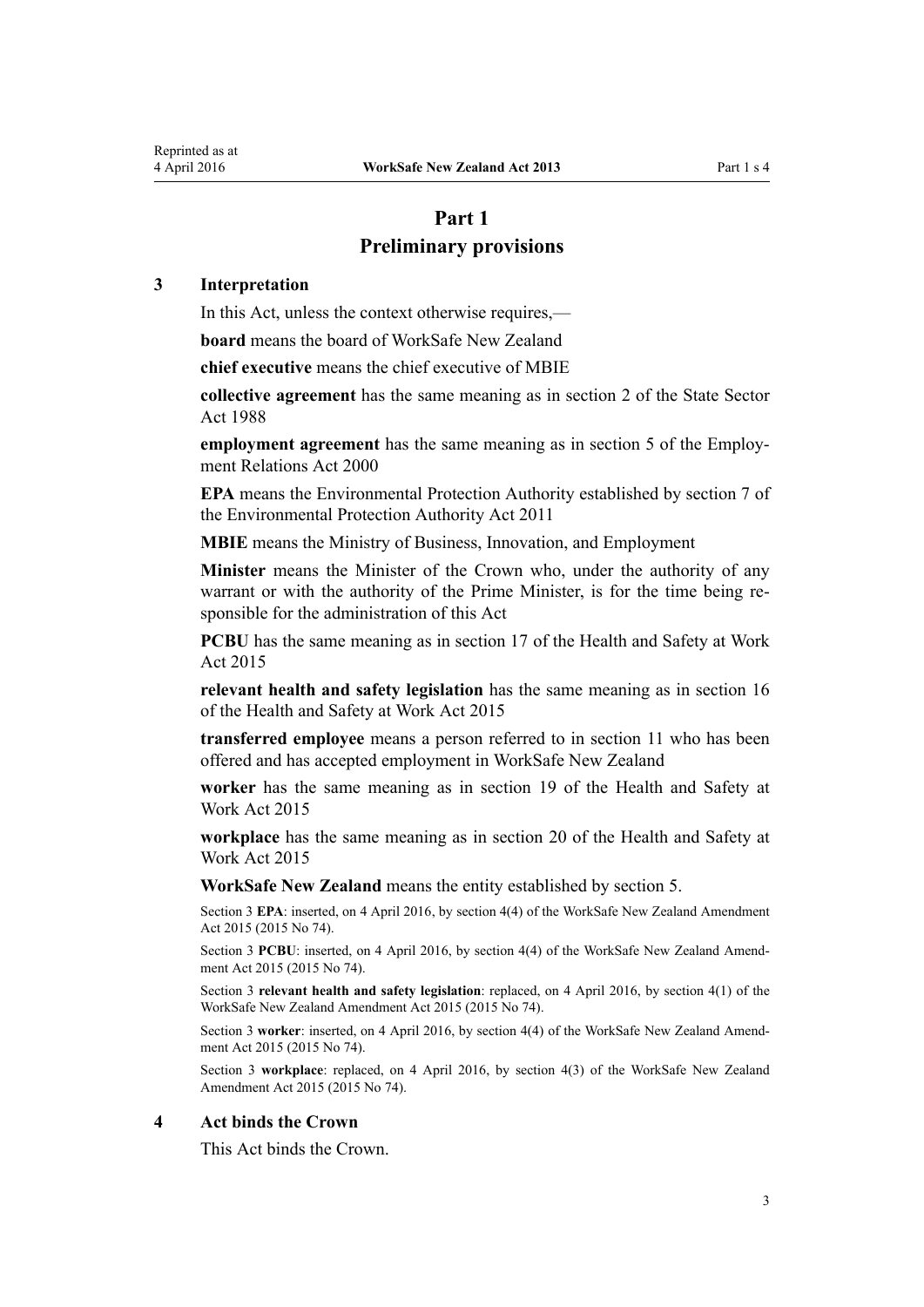## **Part 2 WorkSafe New Zealand**

#### <span id="page-3-0"></span>**5 WorkSafe New Zealand established**

This section establishes WorkSafe New Zealand.

### **6 WorkSafe New Zealand is Crown entity**

- (1) WorkSafe New Zealand is a Crown entity for the purposes of [section 7](http://prd-lgnz-nlb.prd.pco.net.nz/pdflink.aspx?id=DLM329641) of the Crown Entities Act 2004.
- (2) The [Crown Entities Act 2004](http://prd-lgnz-nlb.prd.pco.net.nz/pdflink.aspx?id=DLM329630) applies to WorkSafe New Zealand except to the extent that this Act and the Schedule expressly provide otherwise.

#### **7 WorkSafe New Zealand's board**

- (1) The Minister must appoint at least 5, but not more than 9, persons as members of the board.
- (2) When appointing a member of the board, the Minister must have regard to the need to ensure that WorkSafe New Zealand has among its members persons who have, collectively, knowledge and experience of, and capability in, the following:
	- (a) public sector governance:
	- (b) central government processes:
	- (c) New Zealand's work health and safety environment, including work illness and occupational disease:
	- (d) perspectives of workers:
	- (e) perspectives of PCBUs:
	- (f) administration of work health and safety legislation and risk management frameworks:
	- (g) business generally.
- (3) The Minister may not appoint any member of the board unless the Minister has first publicised an invitation for nominations from interested parties and considered any nominations received.

Section 7(2)(c): amended, on 4 April 2016, by [section 5\(1\)](http://prd-lgnz-nlb.prd.pco.net.nz/pdflink.aspx?id=DLM6565422) of the WorkSafe New Zealand Amendment Act 2015 (2015 No 74).

Section 7(2)(e): amended, on 4 April 2016, by [section 5\(2\)](http://prd-lgnz-nlb.prd.pco.net.nz/pdflink.aspx?id=DLM6565422) of the WorkSafe New Zealand Amendment Act 2015 (2015 No 74).

Section 7(2)(f): amended, on 4 April 2016, by [section 5\(1\)](http://prd-lgnz-nlb.prd.pco.net.nz/pdflink.aspx?id=DLM6565422) of the WorkSafe New Zealand Amendment Act 2015 (2015 No 74).

#### **8 Advisory groups**

(1) WorkSafe New Zealand may establish an advisory group—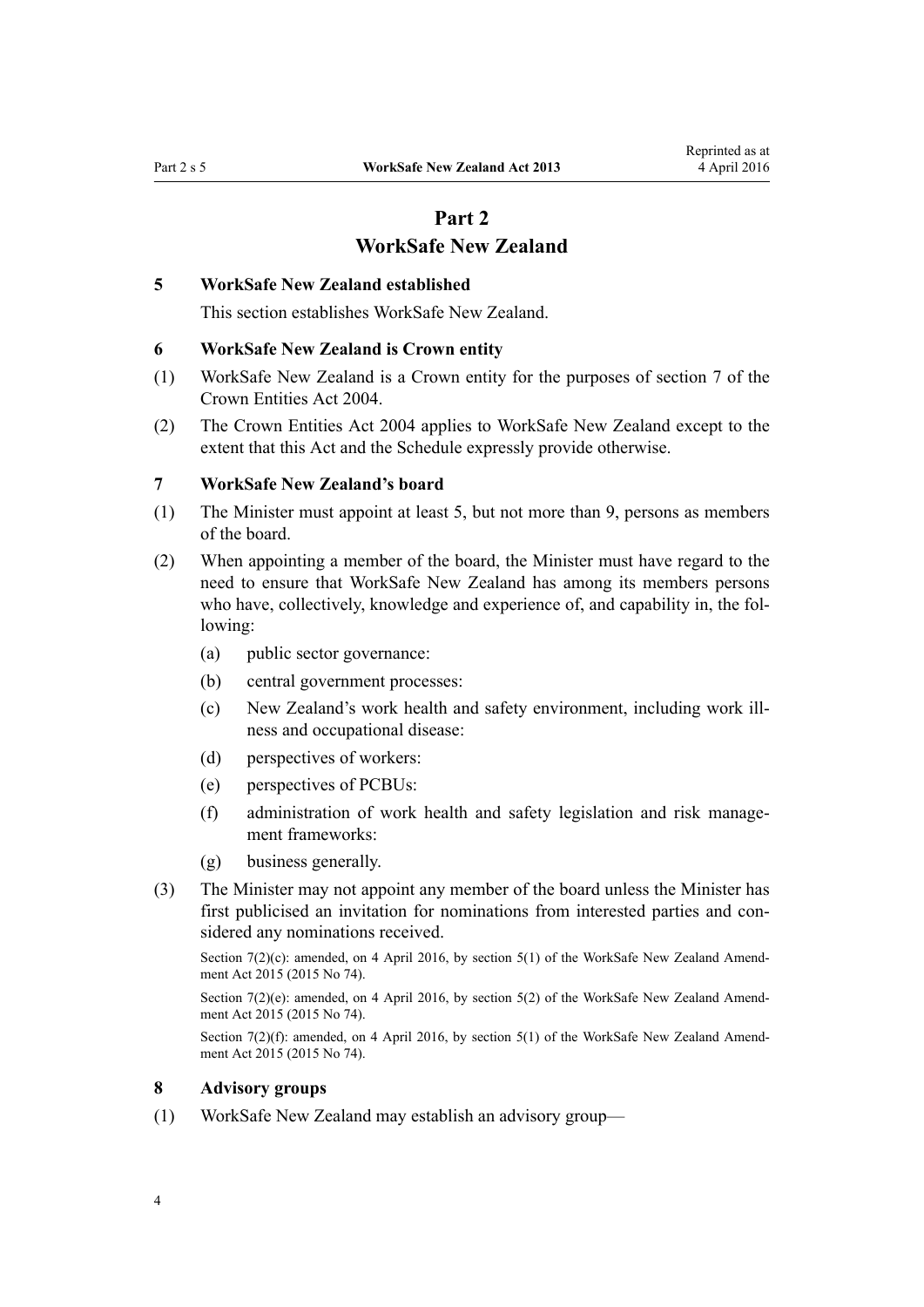- <span id="page-4-0"></span>(a) to provide a forum for dialogue and co-operation between the Government, PCBUs, and workers on work health and safety matters; and
- (b) to provide advice to WorkSafe New Zealand that represents the views of the Government, PCBUs, and workers on work health and safety matters.
- (2) WorkSafe New Zealand may establish 1 or more other advisory groups to provide advice to it on matters relating to its functions.
- (3) An advisory group referred to in subsection (1) or (2) may (but is not required to) be established in accordance with clause  $14(1)(a)$  of Schedule 5 of the Crown Entities Act 2004.

Section 8(1)(a): amended, on 4 April 2016, by [section 6](http://prd-lgnz-nlb.prd.pco.net.nz/pdflink.aspx?id=DLM6565423) of the WorkSafe New Zealand Amendment Act 2015 (2015 No 74).

Section 8(1)(b): amended, on 4 April 2016, by [section 6](http://prd-lgnz-nlb.prd.pco.net.nz/pdflink.aspx?id=DLM6565423) of the WorkSafe New Zealand Amendment Act 2015 (2015 No 74).

*WorkSafe New Zealand's main objective and functions*

## **9 WorkSafe New Zealand's main objective**

- (1) WorkSafe New Zealand's main objective is to promote and contribute to a balanced framework for securing the health and safety of workers and workplaces.
- (1A) An additional objective of WorkSafe New Zealand is to promote and contribute to the safe supply and use of electricity and gas in New Zealand.
- (2) When performing its functions under the relevant health and safety legislation, WorkSafe New Zealand must act in a way that furthers any relevant objectives or purposes stated in that legislation.

Section 9(1): amended, on 4 April 2016, by [section 7\(1\)](http://prd-lgnz-nlb.prd.pco.net.nz/pdflink.aspx?id=DLM6565424) of the WorkSafe New Zealand Amendment Act 2015 (2015 No 74).

Section 9(1A): inserted, on 4 April 2016, by [section 7\(2\)](http://prd-lgnz-nlb.prd.pco.net.nz/pdflink.aspx?id=DLM6565424) of the WorkSafe New Zealand Amendment Act 2015 (2015 No 74).

## **10 WorkSafe New Zealand's functions**

WorkSafe New Zealand's functions are to—

- (a) advise on the operation of the work health and safety system, including co-ordination across the different components of the system:
- (b) make recommendations for changes to improve the effectiveness of the work health and safety system, including legislative changes:
- (c) monitor and enforce compliance with relevant health and safety legislation:
- (ca) publish information about—
	- (i) its approach to enforcing compliance with relevant health and safety legislation (including where a provision of relevant health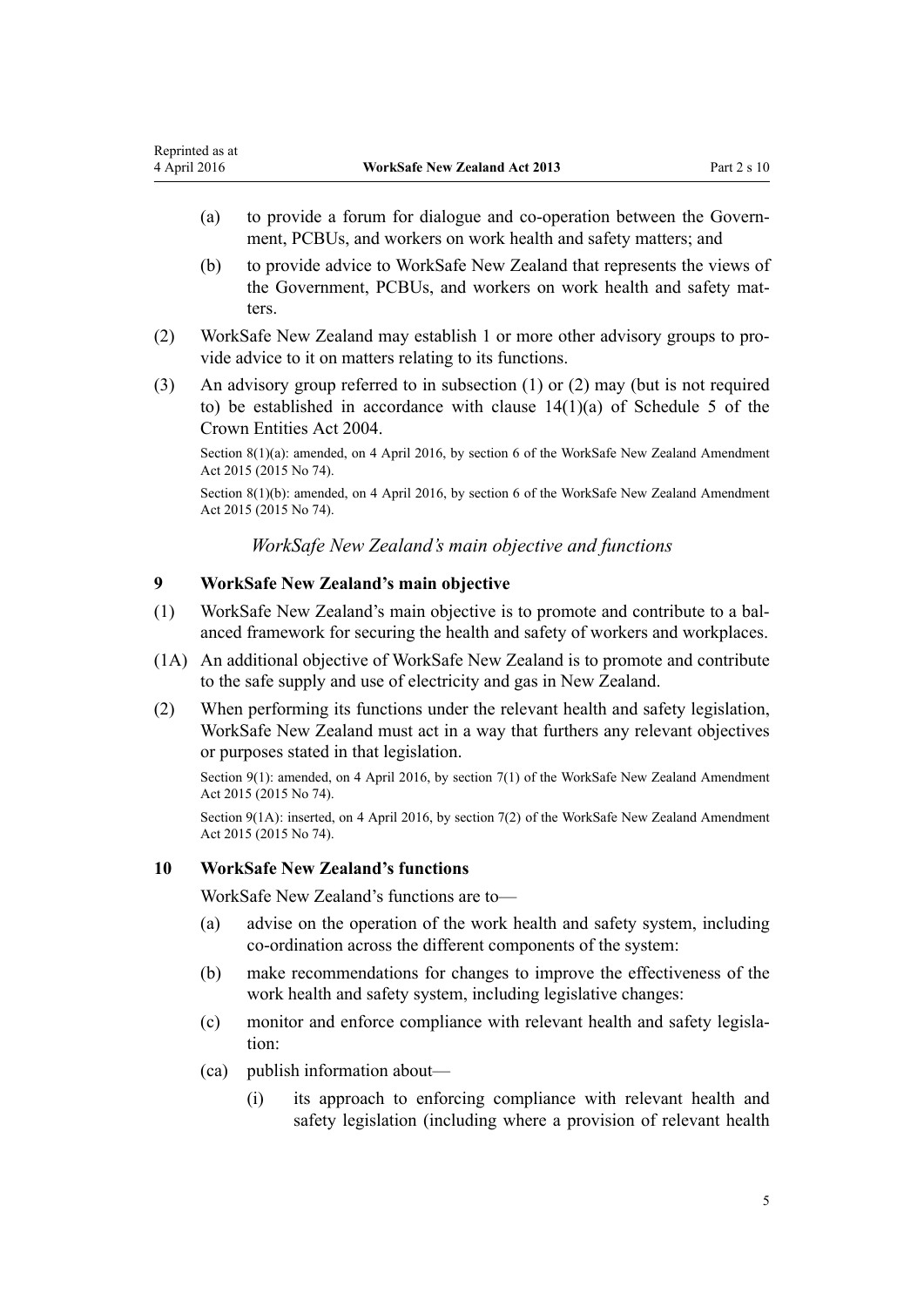and safety legislation overlaps with a provision in another enactment); and

- (ii) its performance standards for completing investigations in relation to enforcing compliance with relevant health and safety legislation:
- (d) make recommendations about the level of any funding (including fees or levies) that WorkSafe New Zealand requires to effectively carry out its functions:
- (e) develop codes of practice:
- (ea) develop safe work instruments:
- (f) provide guidance, advice, and information on work health and safety to—
	- (i) persons who have duties under the relevant health and safety legislation; and
	- (ii) the public:
- (g) promote and support research, education, and training in work health and safety:
- (h) collect, analyse, and publish statistics and other information relating to work health and safety:
- (i) engage in, promote, and co-ordinate the sharing of information with other agencies and interested persons that contribute to work health and safety:
- (j) foster a co-operative and consultative relationship between persons who have duties under the relevant health and safety legislation and the persons to whom they owe duties and their representatives in relation to work health and safety:
- (ja) foster a co-operative and consultative relationship with the EPA when carrying out its functions, duties, and powers in respect of hazardous substances:
- (k) promote and co-ordinate the implementation of work health and safety initiatives by establishing partnerships or collaborating with other agencies or interested persons in a coherent, efficient, and effective way:
- (l) perform or exercise any other functions or powers conferred on Work-Safe New Zealand by or under any other enactment:
- (m) perform any additional function that the Minister directs under [section](http://prd-lgnz-nlb.prd.pco.net.nz/pdflink.aspx?id=DLM330360) [112](http://prd-lgnz-nlb.prd.pco.net.nz/pdflink.aspx?id=DLM330360) of the Crown Entities Act 2004.

Section 10(a): amended, on 4 April 2016, by [section 8\(1\)](http://prd-lgnz-nlb.prd.pco.net.nz/pdflink.aspx?id=DLM6565425) of the WorkSafe New Zealand Amendment Act 2015 (2015 No 74).

Section 10(b): amended, on 4 April 2016, by [section 8\(1\)](http://prd-lgnz-nlb.prd.pco.net.nz/pdflink.aspx?id=DLM6565425) of the WorkSafe New Zealand Amendment Act 2015 (2015 No 74).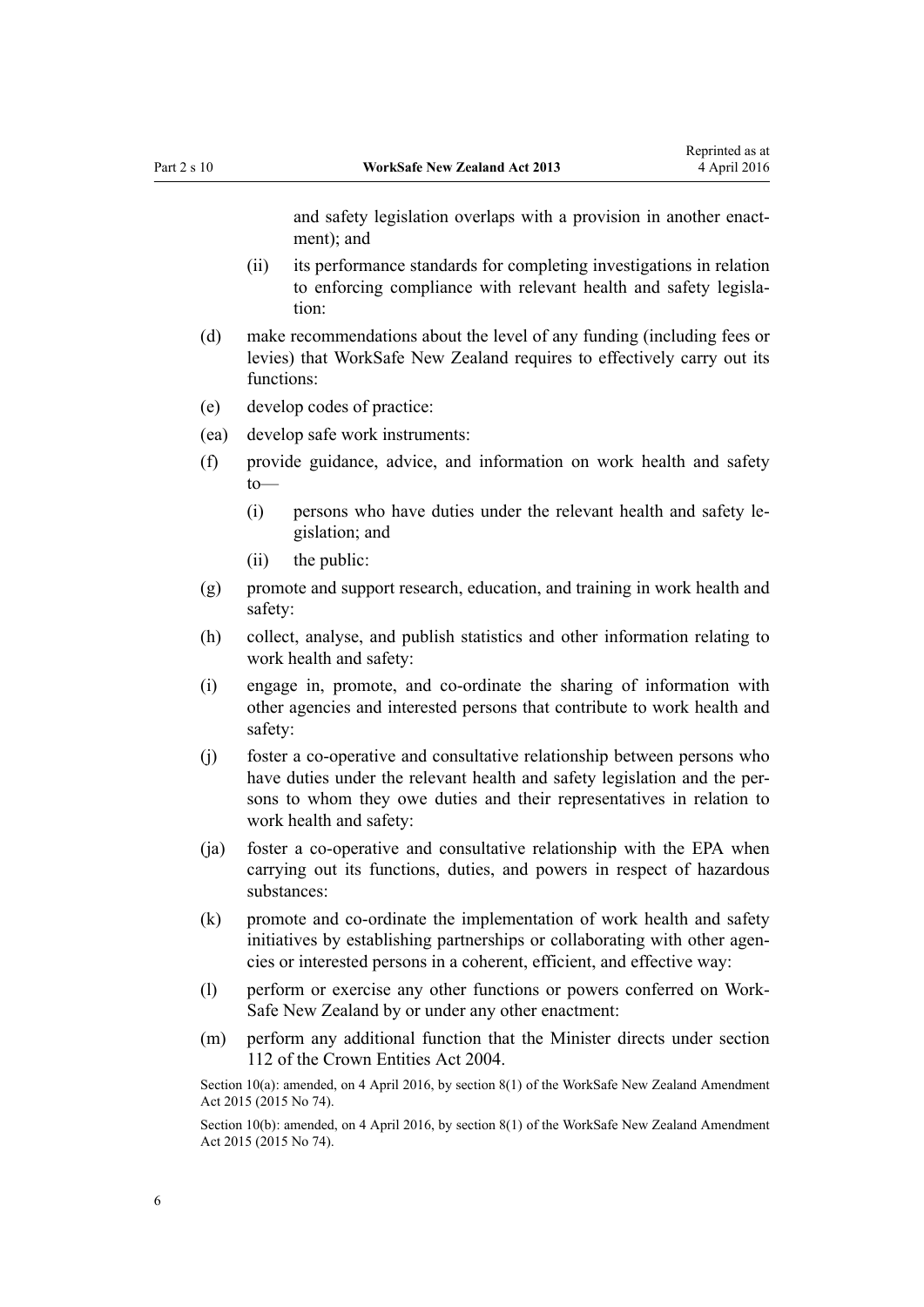<span id="page-6-0"></span>Section 10(ca): inserted, on 4 April 2016, by [section 8\(2\)](http://prd-lgnz-nlb.prd.pco.net.nz/pdflink.aspx?id=DLM6565425) of the WorkSafe New Zealand Amendment Act 2015 (2015 No 74).

Section 10(ea): inserted, on 4 April 2016, by [section 8\(3\)](http://prd-lgnz-nlb.prd.pco.net.nz/pdflink.aspx?id=DLM6565425) of the WorkSafe New Zealand Amendment Act 2015 (2015 No 74).

Section 10(f): amended, on 4 April 2016, by [section 8\(1\)](http://prd-lgnz-nlb.prd.pco.net.nz/pdflink.aspx?id=DLM6565425) of the WorkSafe New Zealand Amendment Act 2015 (2015 No 74).

Section 10(g): amended, on 4 April 2016, by [section 8\(1\)](http://prd-lgnz-nlb.prd.pco.net.nz/pdflink.aspx?id=DLM6565425) of the WorkSafe New Zealand Amendment Act 2015 (2015 No 74).

Section  $10(g)$ : amended, on 4 April 2016, by [section 8\(4\)](http://prd-lgnz-nlb.prd.pco.net.nz/pdflink.aspx?id=DLM6565425) of the WorkSafe New Zealand Amendment Act 2015 (2015 No 74).

Section 10(h): amended, on 4 April 2016, by [section 8\(1\)](http://prd-lgnz-nlb.prd.pco.net.nz/pdflink.aspx?id=DLM6565425) of the WorkSafe New Zealand Amendment Act 2015 (2015 No 74).

Section 10(i): amended, on 4 April 2016, by [section 8\(1\)](http://prd-lgnz-nlb.prd.pco.net.nz/pdflink.aspx?id=DLM6565425) of the WorkSafe New Zealand Amendment Act 2015 (2015 No 74).

Section 10(j): amended, on 4 April 2016, by [section 8\(1\)](http://prd-lgnz-nlb.prd.pco.net.nz/pdflink.aspx?id=DLM6565425) of the WorkSafe New Zealand Amendment Act 2015 (2015 No 74).

Section 10(ja): inserted, on 4 April 2016, by [section 8\(5\)](http://prd-lgnz-nlb.prd.pco.net.nz/pdflink.aspx?id=DLM6565425) of the WorkSafe New Zealand Amendment Act 2015 (2015 No 74).

Section 10(k): amended, on 4 April 2016, by [section 8\(1\)](http://prd-lgnz-nlb.prd.pco.net.nz/pdflink.aspx?id=DLM6565425) of the WorkSafe New Zealand Amendment Act 2015 (2015 No 74).

## **Part 3**

## **Transition to WorkSafe New Zealand and consequential amendments**

## *Transfer of employees*

#### **11 Restriction on compensation for technical redundancy**

- (1) An employee of MBIE is not entitled to receive any payment or other benefit on the ground that the position held by the employee in MBIE has ceased to exist if—
	- (a) the position ceases to exist as a result of a transfer of functions from MBIE to WorkSafe New Zealand; and
	- (b) in connection with that transfer of functions,—
		- (i) the employee is offered equivalent employment in WorkSafe New Zealand (whether or not the employee accepts the offer); or
		- (ii) the employee is offered, and accepts, other employment in Work-Safe New Zealand.
- (2) In subsection (1), **equivalent employment** to the employee's employment in MBIE is employment in WorkSafe New Zealand that is-
	- (a) in substantially the same position; and
	- (b) in the same general locality; and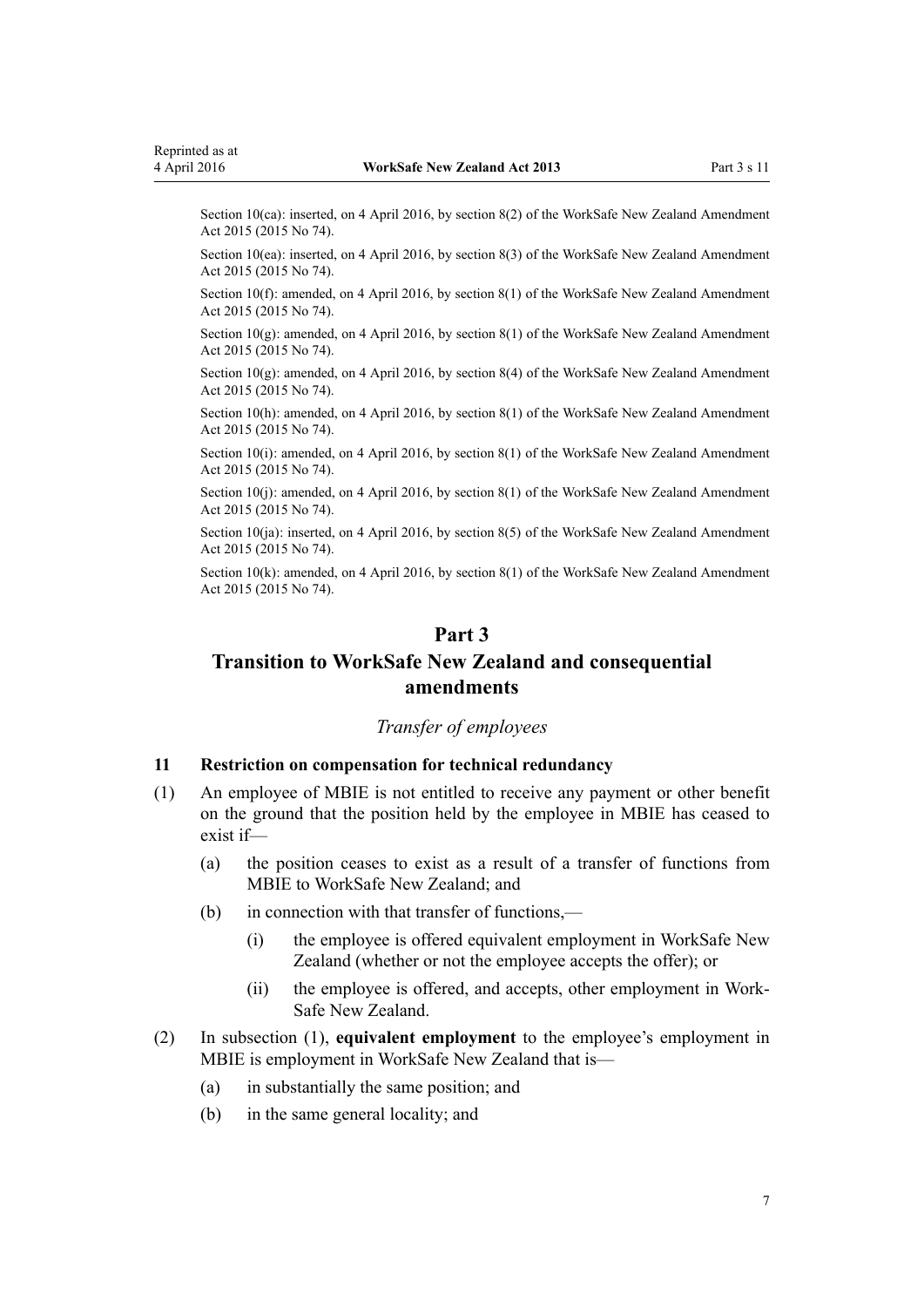- <span id="page-7-0"></span>(c) on terms and conditions of employment that are no less favourable than those that applied to the employee immediately before the offer of equivalent employment (including any service-related, redundancy, and superannuation conditions); and
- (d) on terms that treat the period of service with MBIE (and any other period of service recognised by MBIE as continuous service) as if it were continuous service with WorkSafe New Zealand.
- (3) This section overrides [Part 6A](http://prd-lgnz-nlb.prd.pco.net.nz/pdflink.aspx?id=DLM59172) of the Employment Relations Act 2000.

## **12 Employment of transferred employee to be treated as continuous employment**

The employment of a transferred employee by WorkSafe New Zealand is to be treated as continuous employment for the purposes of any enactment.

#### **13 Transferred employees bound by collective agreement**

- (1) This section applies to a transferred employee who was bound by a collective agreement with the chief executive immediately before the employee transferred to WorkSafe New Zealand.
- (2) On and after the commencement of this Act,—
	- (a) the employee continues to be bound by the collective agreement and may enforce the collective agreement against WorkSafe New Zealand; and
	- (b) WorkSafe New Zealand must be treated as if it were a party to the collective agreement instead of the chief executive; and
	- (c) unless the context otherwise requires, every reference in the collective agreement to the chief executive or MBIE must be read as a reference to WorkSafe New Zealand.

#### **14 Government Superannuation Fund**

- (1) Any person who, immediately before becoming an employee of WorkSafe New Zealand, was a contributor to the Government Superannuation Fund under [Part](http://prd-lgnz-nlb.prd.pco.net.nz/pdflink.aspx?id=DLM446395) [2](http://prd-lgnz-nlb.prd.pco.net.nz/pdflink.aspx?id=DLM446395) or [2A](http://prd-lgnz-nlb.prd.pco.net.nz/pdflink.aspx?id=DLM446842) of the Government Superannuation Fund Act 1956 is deemed, for the purpose of that Act, to be employed in the Government service as long as the person continues to be an employee of WorkSafe New Zealand.
- (2) The [Government Superannuation Fund Act 1956](http://prd-lgnz-nlb.prd.pco.net.nz/pdflink.aspx?id=DLM446000) applies to the person in all respects as if the person's service as an employee of WorkSafe New Zealand were Government service.
- (3) Subsection (1) does not entitle a person to become a contributor to the Government Superannuation Fund if the person has ceased to be a contributor.
- (4) For the purpose of applying the [Government Superannuation Fund Act 1956](http://prd-lgnz-nlb.prd.pco.net.nz/pdflink.aspx?id=DLM446000), the chief executive of WorkSafe New Zealand is the controlling authority.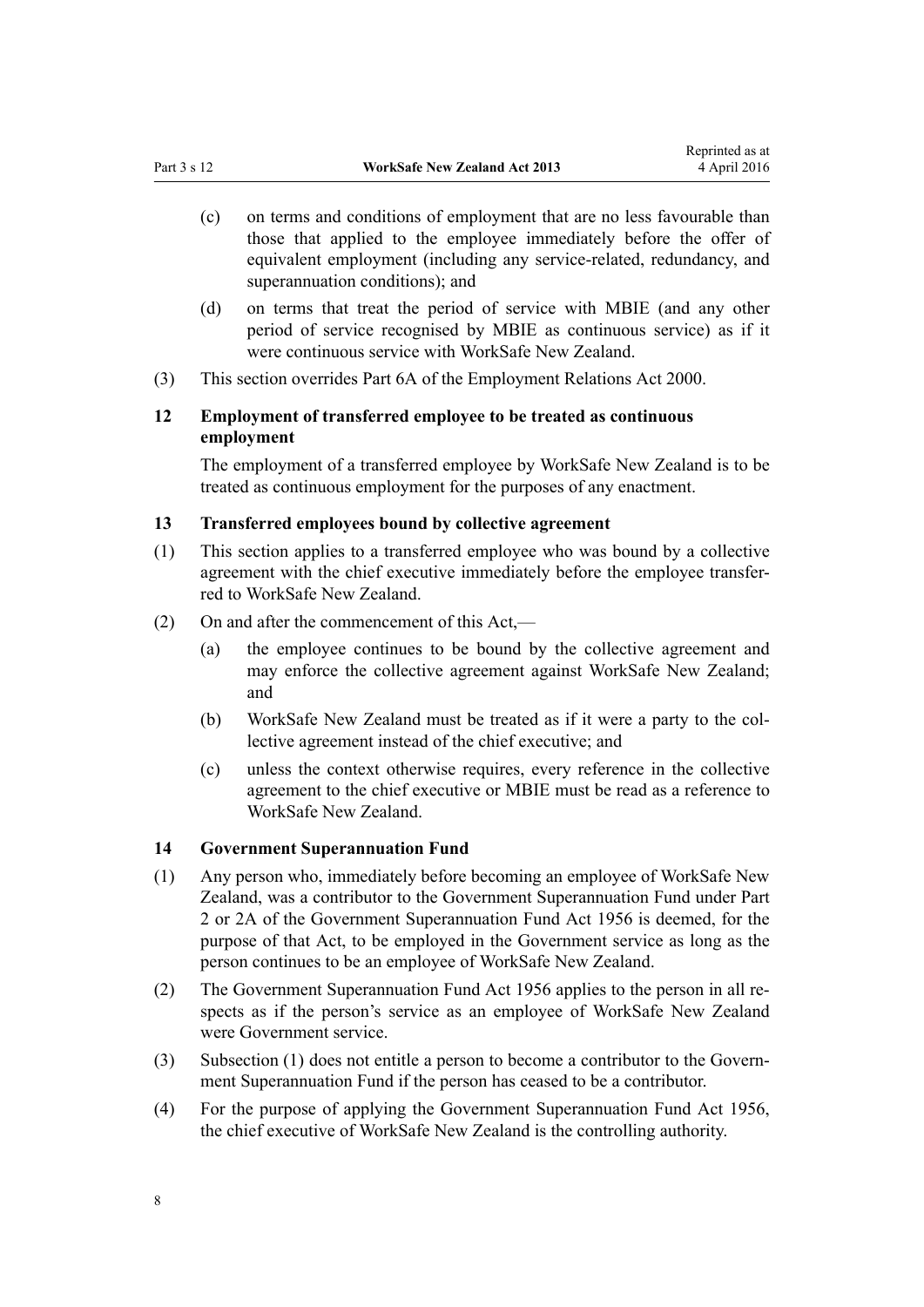## *Transfer of contracts*

#### <span id="page-8-0"></span>**15 Transfer of contracts to WorkSafe New Zealand**

- (1) This section applies to a contract (other than an employment agreement) that—
	- (a) was made between the chief executive or MBIE and another person; and
	- (b) is identified by MBIE and relates solely to a function or power of the chief executive under the relevant health and safety legislation before the commencement of this Act that becomes a function or power of Work-Safe New Zealand on that commencement.
- (2) On and after the commencement of this Act,—
	- (a) the contract must be treated as if WorkSafe New Zealand were the party to the contract instead of the chief executive or MBIE (as the case requires); and
	- (b) unless the context otherwise requires, every reference in the contract to the chief executive or MBIE is to be read as a reference to WorkSafe New Zealand.

#### **16 Transfer of other documents to WorkSafe New Zealand**

- (1) This section applies to a document that is issued by the chief executive or MBIE and that relates solely to a function or power of the chief executive under the relevant health and safety legislation before the commencement of this Act that becomes a function or power of WorkSafe New Zealand on that commencement.
- (2) On and after the commencement of this Act,—
	- (a) the document must be treated as if it were issued by WorkSafe New Zealand instead of the chief executive or MBIE; and
	- (b) unless the context otherwise requires, every reference in the document to the chief executive or MBIE is to be read as a reference to WorkSafe New Zealand.

*Consequences of transfers of functions, etc*

### **17 Consequences of transfer of functions under relevant health and safety legislation to WorkSafe New Zealand**

- (1) This section applies to a function of the chief executive under the relevant health and safety legislation that is transferred to WorkSafe New Zealand as a consequence of the amendments to the relevant health and safety legislation made by this Act.
- (2) On and after the commencement of this Act,—
	- (a) all information that relates solely or principally to the function and that is held by the chief executive or MBIE is held by WorkSafe New Zealand; and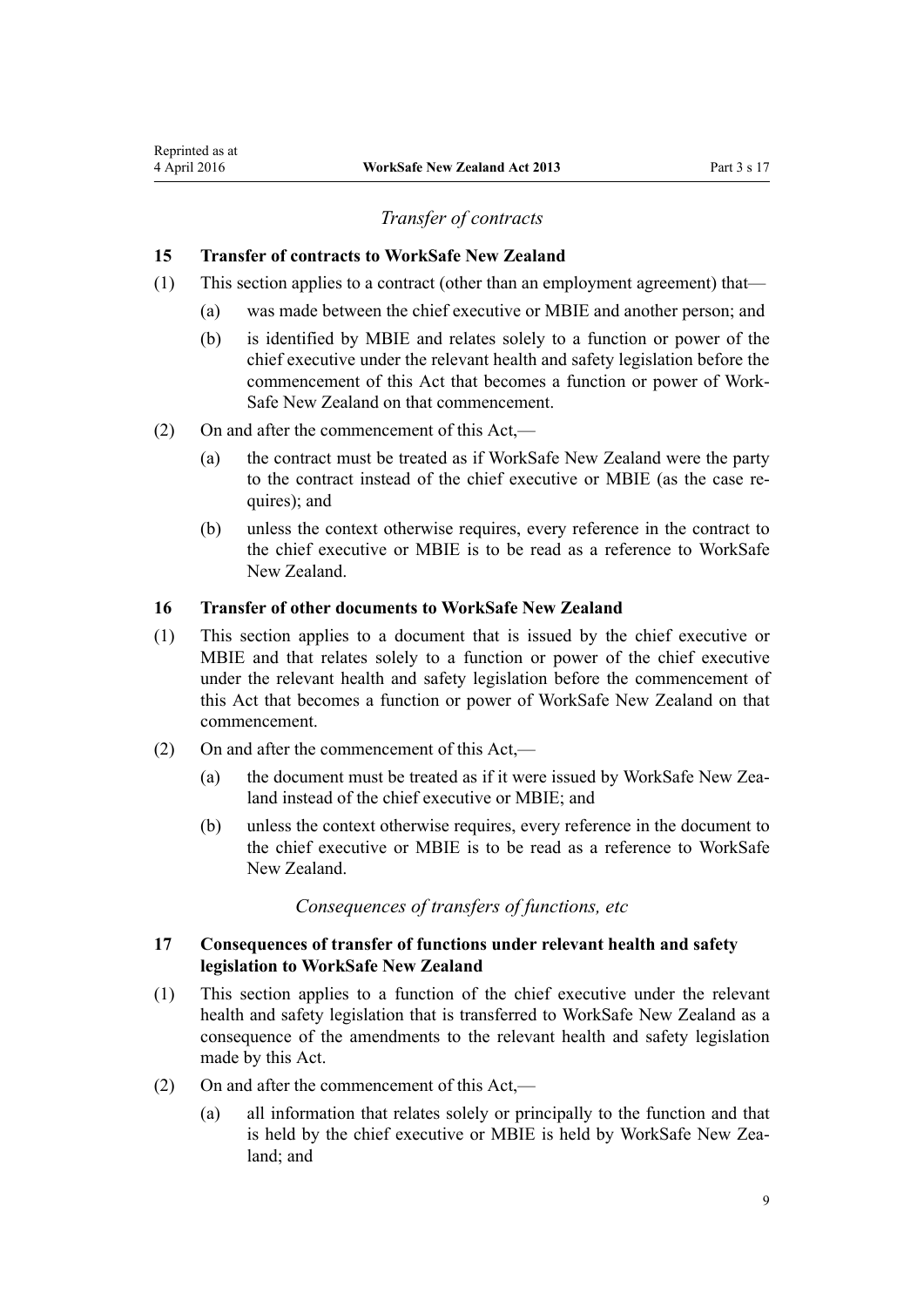- <span id="page-9-0"></span>(b) all money payable to or by the chief executive or MBIE in relation to the function becomes payable to or by WorkSafe New Zealand; and
- (c) all rights, liabilities, entitlements, and engagements of the chief executive or MBIE in relation to the function become the rights, liabilities, entitlements, and engagements of WorkSafe New Zealand; and
- (d) all directions to the chief executive or MBIE that relate to the function and that are in force immediately before the commencement of this Act become directions to WorkSafe New Zealand; and
- (e) anything done, or omitted to be done, or that is to be done, in relation to the function by, or in relation to, the chief executive or MBIE is to be treated as having been done, or having been omitted to be done, or to be done, by, or in relation to, WorkSafe New Zealand; and
- (f) the commencement, continuation, or enforcement of proceedings relating to the function by or against the chief executive or MBIE may instead be carried out by or against WorkSafe New Zealand without amendment to the proceedings; and
- (g) a matter or thing relating to the function that would, but for this section, have been completed by the chief executive or MBIE may be completed by WorkSafe New Zealand.
- (3) On and after the commencement of this Act, property identified by MBIE as being owned by the chief executive or MBIE solely or principally for the purposes of the function and that should be transferred to WorkSafe New Zealand is vested in WorkSafe New Zealand.
- (4) The transfer of information from the chief executive or MBIE to WorkSafe New Zealand under subsection (2)(a) does not constitute an action that is an interference with the privacy of an individual under [section 66](http://prd-lgnz-nlb.prd.pco.net.nz/pdflink.aspx?id=DLM297441) of the Privacy Act 1993.

#### **18 Transitional provision relating to legal services in respect of functions transferred to WorkSafe New Zealand**

- (1) For the purposes of [section 17\(2\)](#page-8-0), a lawyer who is employed by MBIE may, in the course of his or her employment, provide legal services to WorkSafe New Zealand in respect of a function or power of the chief executive under the relevant health and safety legislation that is transferred to WorkSafe New Zealand if the legal services are provided in connection with a matter or thing that—
	- (a) arose, in whole or in part, before the commencement of this Act; and
	- (b) would, but for [section 17\(2\),](#page-8-0) have been undertaken or completed by the chief executive or MBIE.
- (2) Subsection (1) applies despite anything to the contrary in the [Lawyers and](http://prd-lgnz-nlb.prd.pco.net.nz/pdflink.aspx?id=DLM364938) [Conveyancers Act 2006.](http://prd-lgnz-nlb.prd.pco.net.nz/pdflink.aspx?id=DLM364938)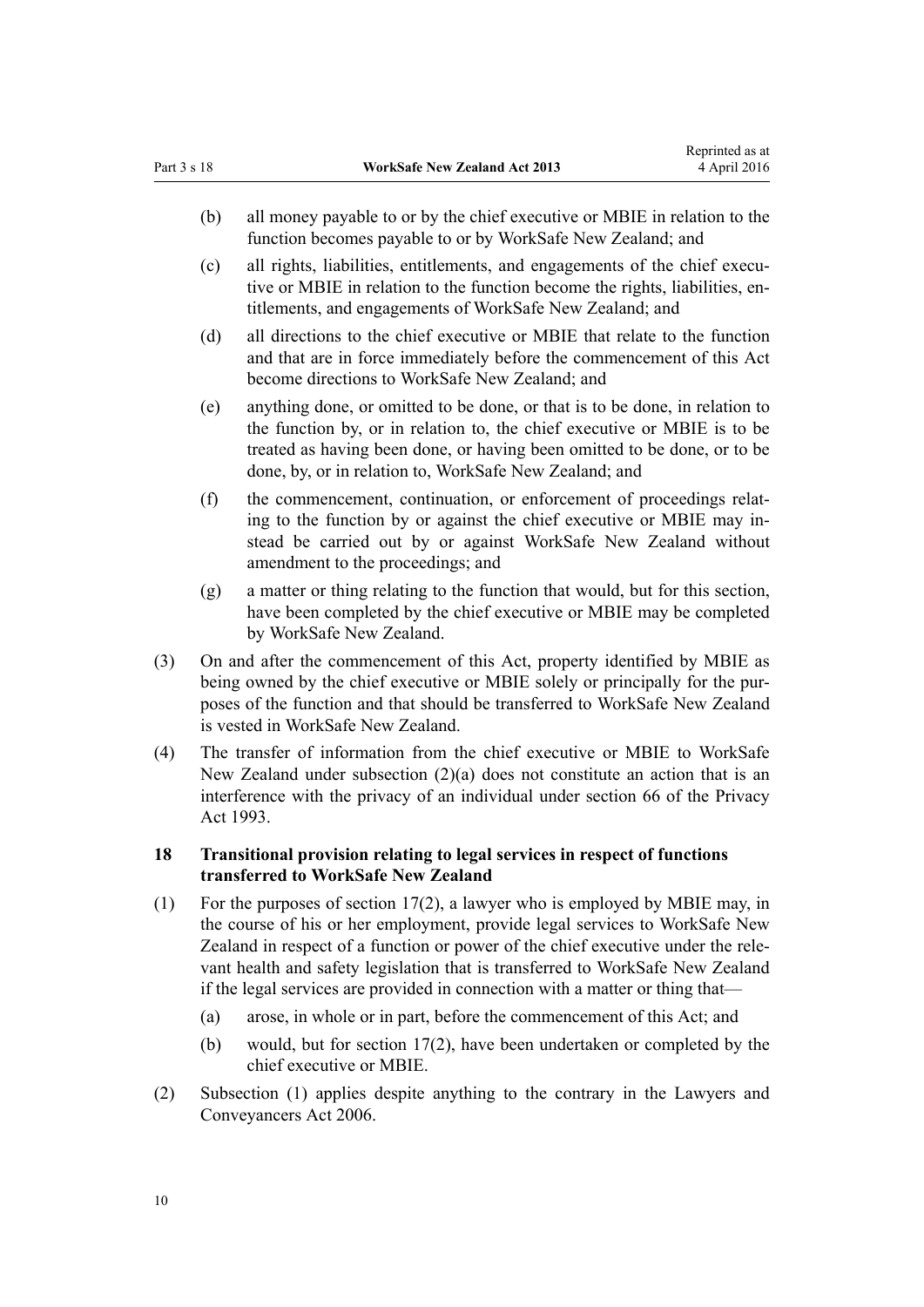<span id="page-10-0"></span>(3) In subsection (1), **lawyer** and **legal services** have the same meanings as in [sec](http://prd-lgnz-nlb.prd.pco.net.nz/pdflink.aspx?id=DLM364948)[tion 6](http://prd-lgnz-nlb.prd.pco.net.nz/pdflink.aspx?id=DLM364948) of the Lawyers and Conveyancers Act 2006.

## **19 Consequences of transfer of collective agreement or contract to WorkSafe New Zealand**

- (1) This section applies to—
	- (a) a collective agreement to which WorkSafe New Zealand has become a party under [section 13;](#page-8-0) and
	- (b) a contract transferred to WorkSafe New Zealand under [section 15.](#page-8-0)
- (2) On and after the commencement of this Act,—
	- (a) all rights, liabilities, and entitlements of the chief executive or MBIE under the contract become the rights, liabilities, and entitlements of WorkSafe New Zealand; and
	- (b) anything done, or omitted to be done, or that is to be done by, or in relation to, the chief executive or MBIE is to be treated as having been done, or having been omitted to be done, or to be done by, or in relation to, WorkSafe New Zealand; and
	- (c) the commencement, continuation, or enforcement of proceedings by or against the chief executive or MBIE may instead be carried out by or against WorkSafe New Zealand without amendment to the proceedings.

*Continuation of appointments under relevant health and safety legislation*

## **20 Continuation of inspectors and enforcement officers**

- (1) A person who, immediately before the commencement of this Act, held office as an inspector, a geothermal inspector, or an enforcement officer (as the case may be) under a provision specified in subsection (2) continues in office on and after that commencement,—
	- (a) if the person is a transferred employee, as if WorkSafe New Zealand appointed the person; or
	- (b) if paragraph (a) does not apply, as if WorkSafe New Zealand had, with the approval of the Minister, delegated the power to appoint the person to the person who made the appointment.
- (2) The provisions are—
	- (a) [section 29](http://prd-lgnz-nlb.prd.pco.net.nz/pdflink.aspx?id=DLM279613) of the Health and Safety in Employment Act 1992:
	- (b) [section 5](http://prd-lgnz-nlb.prd.pco.net.nz/pdflink.aspx?id=DLM261207) of the Machinery Act 1950:
	- (c) [regulation 3](http://prd-lgnz-nlb.prd.pco.net.nz/pdflink.aspx?id=DLM16041) of the Geothermal Energy Regulations 1961:
	- (d) [section 97B](http://prd-lgnz-nlb.prd.pco.net.nz/pdflink.aspx?id=DLM384663) of the Hazardous Substances and New Organisms Act 1996.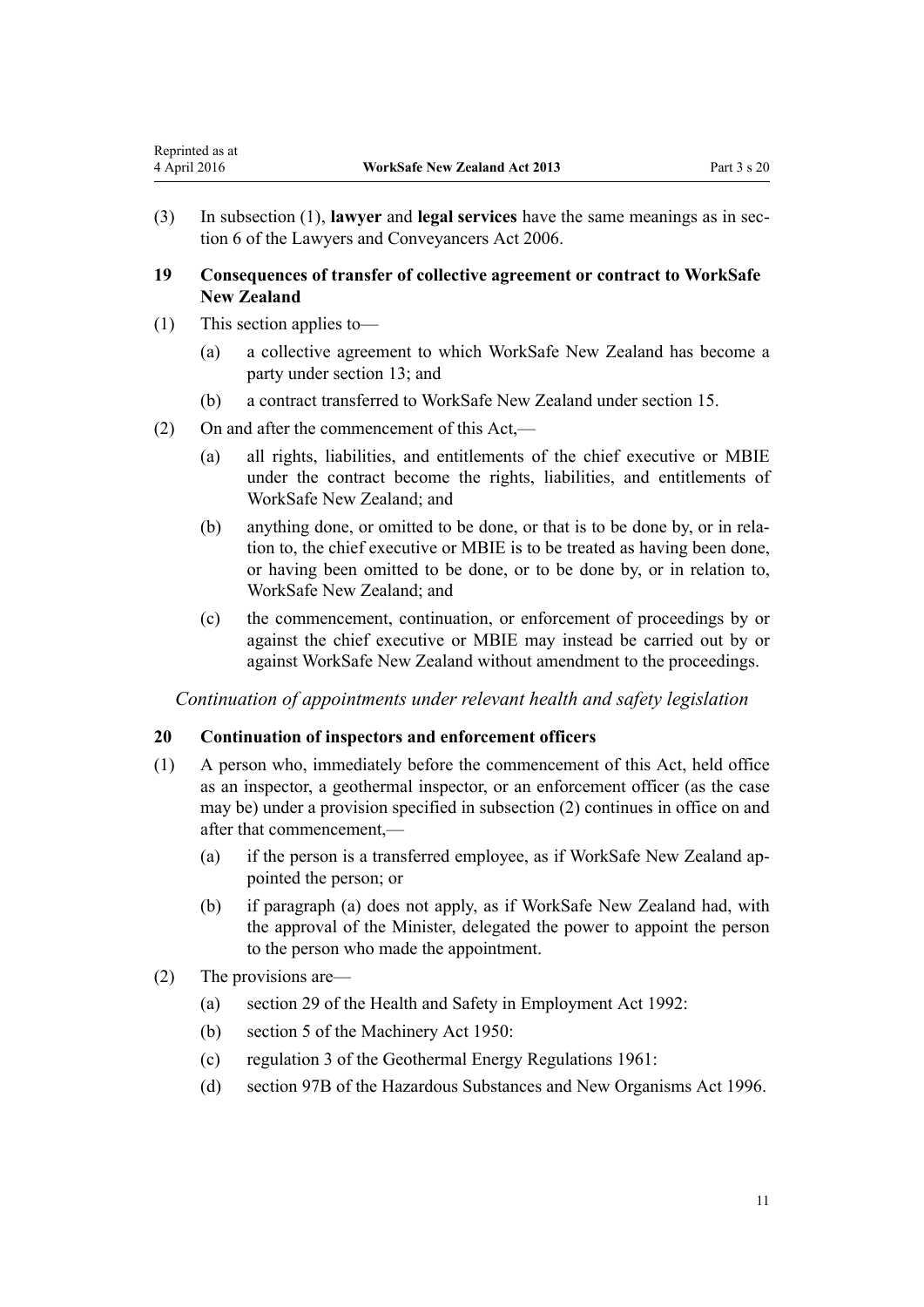## <span id="page-11-0"></span>**21 Continuation and renaming of departmental medical practitioners**

A person's appointment as a departmental medical practitioner before the commencement of this Act for the purposes of section 34 of the Health and Safety in Employment Act 1992 continues on and after that commencement as if—

- (a) WorkSafe New Zealand appointed the person; and
- (b) the person were appointed as a health and safety medical practitioner under that Act.

## *Amendments to other enactments*

## **22 Amendments to other enactments**

Amend the enactments specified in the [Schedule](#page-12-0) as set out in that schedule.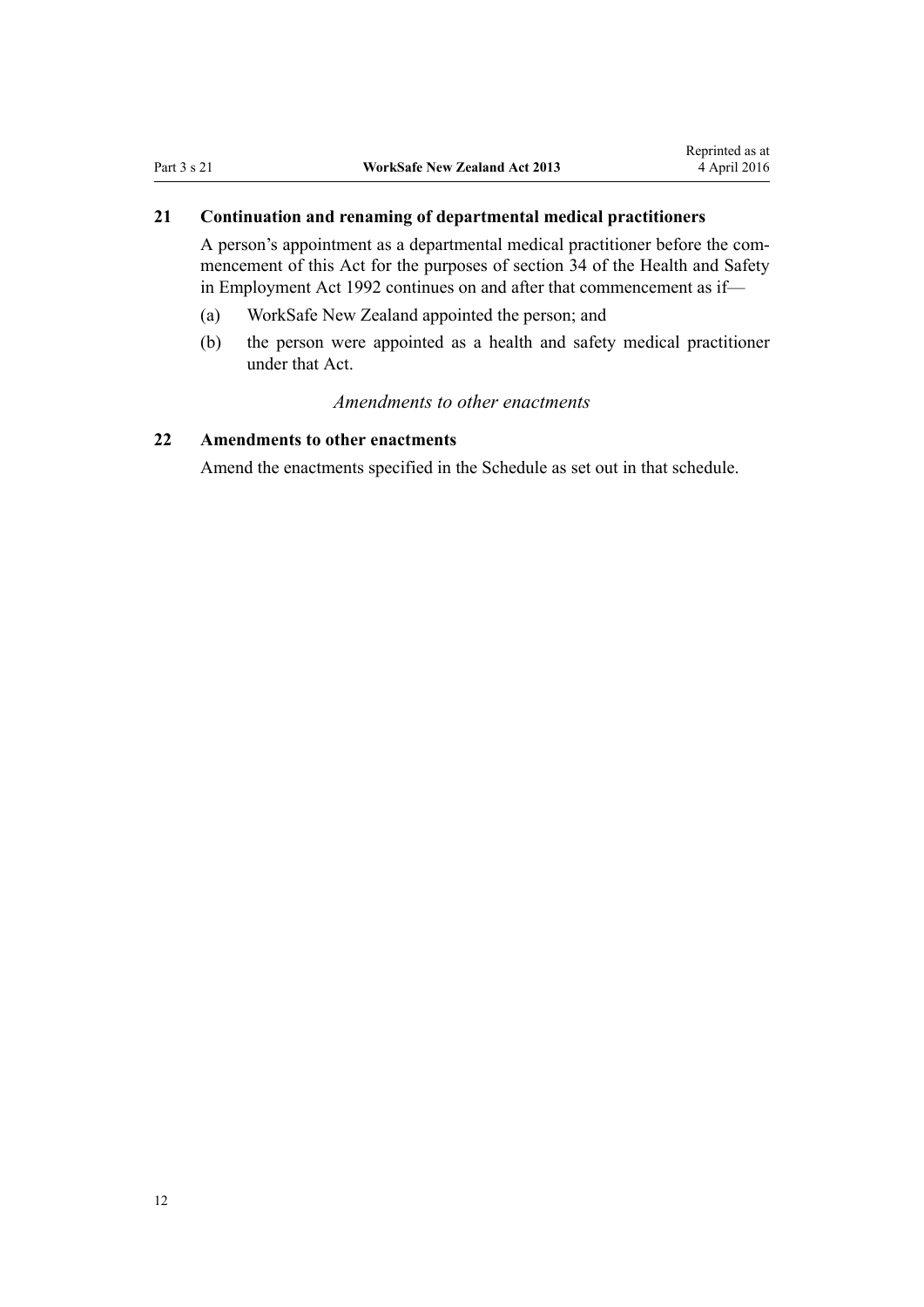[s 22](#page-11-0)

### **Part 1**

## **Amendments to Acts**

### <span id="page-12-0"></span>**[Accident Compensation Act 2001](http://prd-lgnz-nlb.prd.pco.net.nz/pdflink.aspx?id=DLM99493) (2001 No 49)**

In section  $6(1)$ , insert in its appropriate alphabetical order:

**WorkSafe** means WorkSafe New Zealand established by section 5 of the WorkSafe New Zealand Act 2013

In [section 280\(2\),](http://prd-lgnz-nlb.prd.pco.net.nz/pdflink.aspx?id=DLM103199) replace "Department of Labour" with "Ministry of Business, Innovation, and Employment, WorkSafe".

In the heading to [section 286\(1\)](http://prd-lgnz-nlb.prd.pco.net.nz/pdflink.aspx?id=DLM103412), replace "**Department of Labour**" with "**Ministry of Business, Innovation, and Employment and to WorkSafe**".

Replace [section 286\(1\) to \(4\)](http://prd-lgnz-nlb.prd.pco.net.nz/pdflink.aspx?id=DLM103412) with:

- (1) The Corporation must provide to the chief executive of the Ministry of Business, Innovation, and Employment or to WorkSafe any information held by the Corporation under this Act that—
	- (a) relates to—
		- (i) employers; or
		- (ii) workplaces; or
		- (iii) claims for work-related personal injury; and
	- (b) is of a type specified for the purpose of this section in an agreement between the Corporation and the chief executive of the Ministry of Business, Innovation, and Employment or WorkSafe as the case may be.
- (2) The chief executive of the Ministry of Business, Innovation, and Employment and WorkSafe may use the information only for 1 or more of the following purposes:
	- (a) to support the Ministry of Business, Innovation, and Employment in its administration of any provisions of the relevant Acts:
	- (b) to support WorkSafe in carrying out its functions under any provisions of the relevant Acts:
	- (c) to ensure appropriate co-ordination of activities with the Corporation and other relevant agencies:
	- (d) in the case of the Ministry of Business, Innovation, and Employment, to support the Ministry's responsibilities for workforce development and employment creation.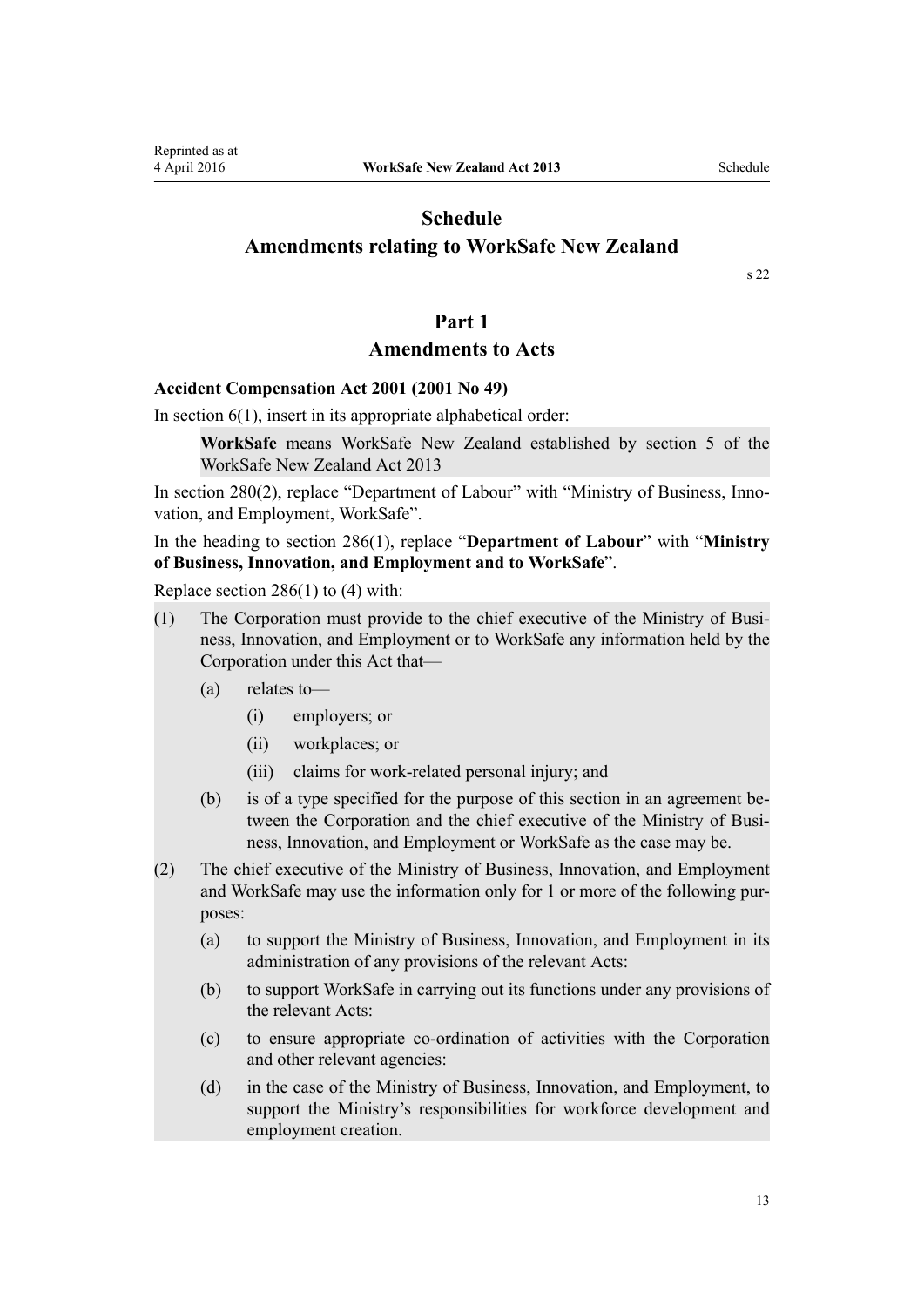#### **Accident Compensation Act 2001 (2001 No 49)***—continued*

- (3) The power conferred on the chief executive of the Ministry of Business, Innovation, and Employment and on WorkSafe by subsection (2) includes (without limitation) power to provide information received under this section to any agency designated under section 28B of the Health and Safety in Employment Act 1992, but only for the purpose of supporting the agency's functions under that Act.
- (4) The Corporation must provide the information in accordance with the agreement referred to in subsection (1)(b).

#### After [section 286\(5\)\(l\)](http://prd-lgnz-nlb.prd.pco.net.nz/pdflink.aspx?id=DLM103412), insert:

(m) the WorkSafe New Zealand Act 2013.

## **[Crown Entities Act 2004](http://prd-lgnz-nlb.prd.pco.net.nz/pdflink.aspx?id=DLM329630) (2004 No 115)**

In [Schedule 1](http://prd-lgnz-nlb.prd.pco.net.nz/pdflink.aspx?id=DLM331113), Part 1, insert in its appropriate alphabetical order:

| Name                 | <b>Exemption from acquisition of</b><br>securities, borrowing, guarantee,<br>and derivative rules |  |                | <b>Exemption from section</b><br>165 (net surplus payable<br>to Crown) |  |
|----------------------|---------------------------------------------------------------------------------------------------|--|----------------|------------------------------------------------------------------------|--|
|                      | s 161                                                                                             |  | $s162 \t s163$ | s 164                                                                  |  |
| WorkSafe New Zealand |                                                                                                   |  |                |                                                                        |  |

#### **[Crown Minerals Act 1991](http://prd-lgnz-nlb.prd.pco.net.nz/pdflink.aspx?id=DLM242535) (1991 No 70)**

In [section 2\(1\)](http://prd-lgnz-nlb.prd.pco.net.nz/pdflink.aspx?id=DLM242543), repeal the definition of **Health and Safety Regulator**.

In [section 2\(1\)](http://prd-lgnz-nlb.prd.pco.net.nz/pdflink.aspx?id=DLM242543), definition of **regulatory agency**, replace paragraph (d) with:

(d) WorkSafe New Zealand:

In section  $2(1)$ , insert in its appropriate alphabetical order:

**WorkSafe** means WorkSafe New Zealand established by section 5 of the WorkSafe New Zealand Act 2013

In [section 29A\(3\)\(b\),](http://prd-lgnz-nlb.prd.pco.net.nz/pdflink.aspx?id=DLM5227553) replace "the Health and Safety Regulator" with "WorkSafe".

In the heading to [section 33A](http://prd-lgnz-nlb.prd.pco.net.nz/pdflink.aspx?id=DLM5228911), replace "**Health and Safety Regulator**" with "**Work-Safe**".

In section  $33A(1)$  and  $(2)(a)$  and (b), replace "the Health and Safety Regulator" with "WorkSafe".

In [section 33A\(2\)\(c\)](http://prd-lgnz-nlb.prd.pco.net.nz/pdflink.aspx?id=DLM5228911), replace "the Health and Safety Regulator's" with "WorkSafe's".

In the heading to [section 33B,](http://prd-lgnz-nlb.prd.pco.net.nz/pdflink.aspx?id=DLM5228912) replace "**Health and Safety Regulator**" with "**Work-Safe**".

In [section 33B\(1\),](http://prd-lgnz-nlb.prd.pco.net.nz/pdflink.aspx?id=DLM5228912) replace "The Health and Safety Regulator" with "WorkSafe".

In [section 33B\(2\),](http://prd-lgnz-nlb.prd.pco.net.nz/pdflink.aspx?id=DLM5228912) replace "the Health and Safety Regulator's" with "WorkSafe's".

In [section 41C\(3\)\(b\)](http://prd-lgnz-nlb.prd.pco.net.nz/pdflink.aspx?id=DLM5230468), replace "the Health and Safety Regulator" with "WorkSafe".

In [section 90E\(1\)](http://prd-lgnz-nlb.prd.pco.net.nz/pdflink.aspx?id=DLM5231040), replace "the Health and Safety Regulator" with "WorkSafe".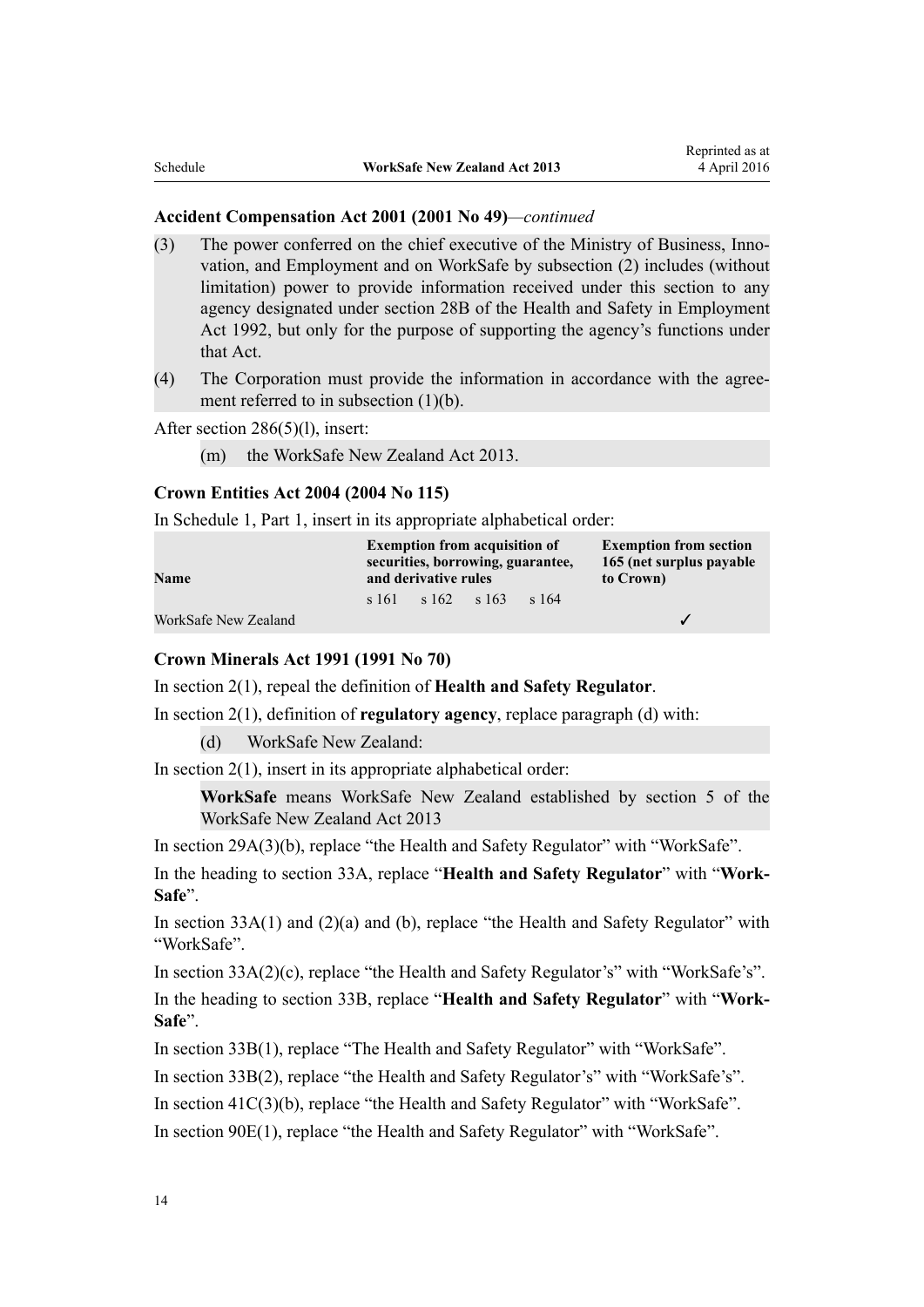## **Crown Minerals Act 1991 (1991 No 70)***—continued*

In [section 90E\(1\)\(b\)](http://prd-lgnz-nlb.prd.pco.net.nz/pdflink.aspx?id=DLM5231040), replace "the Health and Safety Regulator's" with "WorkSafe's".

## **[Electricity Act 1992](http://prd-lgnz-nlb.prd.pco.net.nz/pdflink.aspx?id=DLM281857) (1992 No 122)**

In [section 2\(1\)](http://prd-lgnz-nlb.prd.pco.net.nz/pdflink.aspx?id=DLM281866), replace the definition of **Minister** with:

**Minister** means the Minister of the Crown who, with the authority of the Prime Minister, is for the time being responsible for the administration of this Act

In [section 2\(1\)](http://prd-lgnz-nlb.prd.pco.net.nz/pdflink.aspx?id=DLM281866), replace the definition of **Ministry** with:

**Ministry** means the department of State that, with the authority of the Prime Minister, is for the time being responsible for the administration of this Act

In [section 2\(1\)](http://prd-lgnz-nlb.prd.pco.net.nz/pdflink.aspx?id=DLM281866), replace the definition of **Secretary** with:

**Secretary** means the chief executive of the Ministry

In section  $2(1)$ , insert in its appropriate alphabetical order:

**WorkSafe** means WorkSafe New Zealand established by section 5 of the WorkSafe New Zealand Act 2013

In the cross-heading above [section 5,](http://prd-lgnz-nlb.prd.pco.net.nz/pdflink.aspx?id=DLM282422) after "*powers of*", insert "*WorkSafe and*". Replace [section 5](http://prd-lgnz-nlb.prd.pco.net.nz/pdflink.aspx?id=DLM282422) with:

#### **5 Functions of WorkSafe**

- (1) The functions of WorkSafe under this Act are—
	- (a) to carry out such inquiries, tests, audits, or investigations as may be necessary to determine whether a person is complying with this Act:
	- (b) to take all such lawful steps as may be necessary to ensure the safe supply and use of electricity:
	- (c) to perform such other functions as are provided for under this Act.
- (2) This section is subject to section 5A.

## **5A Functions of Secretary**

- (1) The Secretary—
	- (a) must carry out the functions conferred on the Secretary under this Act or regulations made under this Act; and
	- (b) may carry out a function conferred on WorkSafe under a specified provision of this Act or regulations made under this Act in relation to a specified matter.
- (2) The Prime Minister may, by notice in the *Gazette*, specify—
	- (a) 1 or more matters in relation to which the Secretary may carry out functions conferred on WorkSafe under this Act; and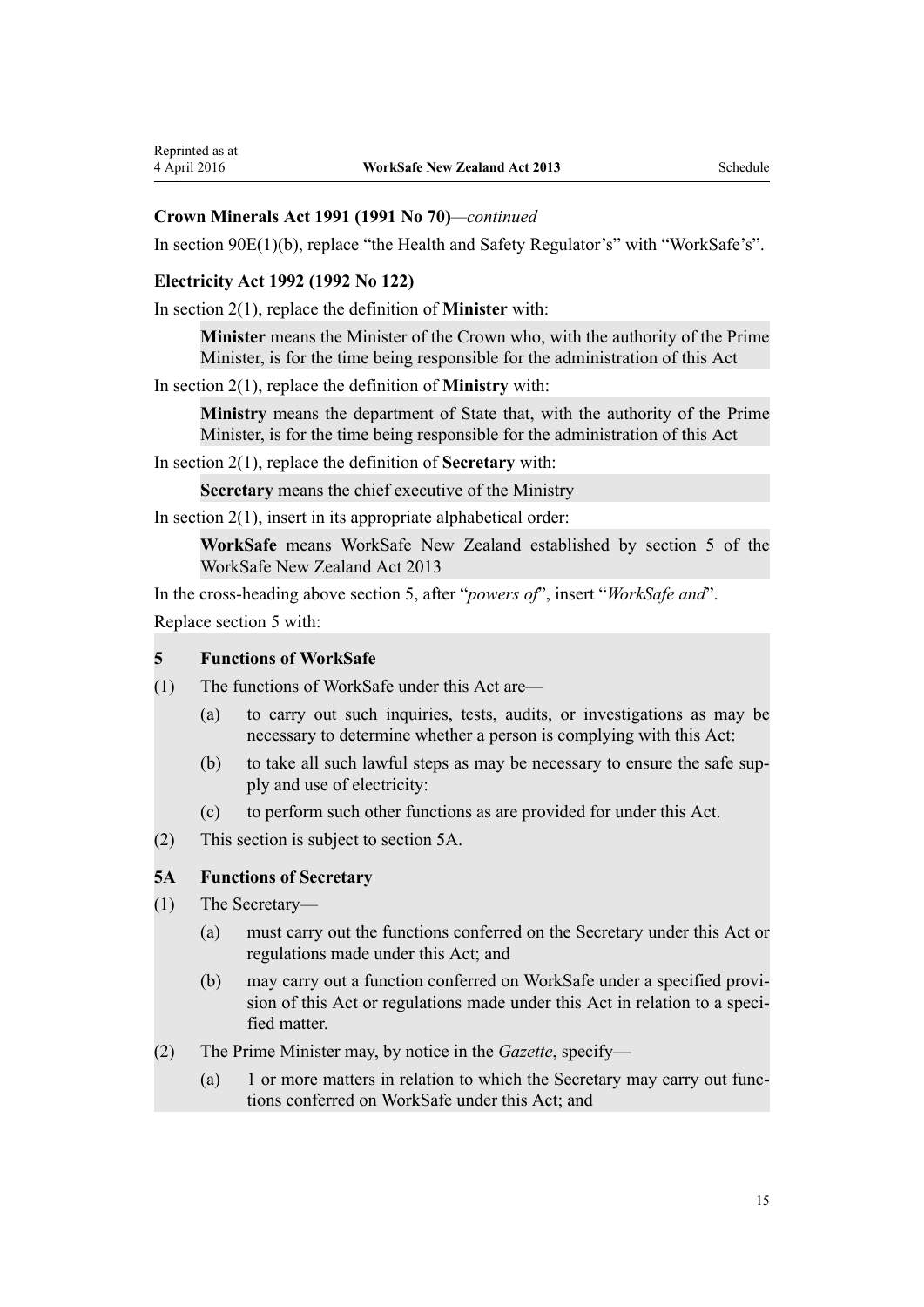#### **Electricity Act 1992 (1992 No 122)***—continued*

- (b) 1 or more provisions of this Act or regulations made under this Act that confer functions on WorkSafe and under which the Secretary may exercise functions in relation to the specified matter.
- (3) If the Secretary carries out a function in relation to a specified matter, every reference to WorkSafe in the relevant specified provision must be read as if it were a reference to the Secretary.
- (4) Without limiting subsection (3), the Secretary has the powers necessary to carry out the functions in a specified provision in relation to a specified matter in accordance with this Act.
- (5) WorkSafe and the Secretary must work co-operatively to ensure that their functions under this Act and any regulations made under this Act are carried out in an effective and efficient manner.
- (6) In this section,—

**specified matter** means a matter that is specified in a *Gazette* notice under subsection  $(2)(a)$ 

**specified provision** means a provision that is specified in a *Gazette* notice under subsection (2)(b).

#### **5B WorkSafe and Secretary must share information**

- (1) WorkSafe must provide information to the Secretary if the information is necessary or desirable for the Secretary to carry out his or her functions under this Act.
- (2) The Secretary must provide information to WorkSafe if the information is necessary or desirable for WorkSafe to carry out its functions under this Act.

In [section 6\(1\) and \(3\)](http://prd-lgnz-nlb.prd.pco.net.nz/pdflink.aspx?id=DLM282424), replace "the Secretary's" with "WorkSafe's".

In [section 6\(4\)](http://prd-lgnz-nlb.prd.pco.net.nz/pdflink.aspx?id=DLM282424), replace "he or she" with "WorkSafe".

In [sections 6](http://prd-lgnz-nlb.prd.pco.net.nz/pdflink.aspx?id=DLM282424), [8](http://prd-lgnz-nlb.prd.pco.net.nz/pdflink.aspx?id=DLM282426), [9,](http://prd-lgnz-nlb.prd.pco.net.nz/pdflink.aspx?id=DLM282427) [11](http://prd-lgnz-nlb.prd.pco.net.nz/pdflink.aspx?id=DLM282429), [13](http://prd-lgnz-nlb.prd.pco.net.nz/pdflink.aspx?id=DLM282431), [15 to 20](http://prd-lgnz-nlb.prd.pco.net.nz/pdflink.aspx?id=DLM282437), [38](http://prd-lgnz-nlb.prd.pco.net.nz/pdflink.aspx?id=DLM282495), [40 to 42](http://prd-lgnz-nlb.prd.pco.net.nz/pdflink.aspx?id=DLM282497), [57](http://prd-lgnz-nlb.prd.pco.net.nz/pdflink.aspx?id=DLM282827), [59](http://prd-lgnz-nlb.prd.pco.net.nz/pdflink.aspx?id=DLM282829), [165A,](http://prd-lgnz-nlb.prd.pco.net.nz/pdflink.aspx?id=DLM2864909) [165B](http://prd-lgnz-nlb.prd.pco.net.nz/pdflink.aspx?id=DLM2864910), [169\(1\)\(2\)\(d\)](http://prd-lgnz-nlb.prd.pco.net.nz/pdflink.aspx?id=DLM283361), 169(1)(8), and 169(1)(9), replace "the Secretary" with "WorkSafe" in each place.

In [section 8\(2A\),](http://prd-lgnz-nlb.prd.pco.net.nz/pdflink.aspx?id=DLM282426) replace "The Secretary's" with "WorkSafe's".

In the headings to [sections 8,](http://prd-lgnz-nlb.prd.pco.net.nz/pdflink.aspx?id=DLM282426) [13](http://prd-lgnz-nlb.prd.pco.net.nz/pdflink.aspx?id=DLM282431), [19](http://prd-lgnz-nlb.prd.pco.net.nz/pdflink.aspx?id=DLM282448), and [20](http://prd-lgnz-nlb.prd.pco.net.nz/pdflink.aspx?id=DLM282449), replace "**Secretary**" with "**WorkSafe**".

In [sections 8](http://prd-lgnz-nlb.prd.pco.net.nz/pdflink.aspx?id=DLM282426), [18](http://prd-lgnz-nlb.prd.pco.net.nz/pdflink.aspx?id=DLM282447), [36](http://prd-lgnz-nlb.prd.pco.net.nz/pdflink.aspx?id=DLM282493), [37](http://prd-lgnz-nlb.prd.pco.net.nz/pdflink.aspx?id=DLM282494), [39](http://prd-lgnz-nlb.prd.pco.net.nz/pdflink.aspx?id=DLM282496), [165B,](http://prd-lgnz-nlb.prd.pco.net.nz/pdflink.aspx?id=DLM2864910) and [165D](http://prd-lgnz-nlb.prd.pco.net.nz/pdflink.aspx?id=DLM2864913), replace "The Secretary" with "Work-Safe" in each place.

In the heading to [section 9,](http://prd-lgnz-nlb.prd.pco.net.nz/pdflink.aspx?id=DLM282427) replace "**Secretary's**" with "**WorkSafe's**".

Replace [section 16A](http://prd-lgnz-nlb.prd.pco.net.nz/pdflink.aspx?id=DLM282444) with:

## **16A Transfer of accident information**

(1) In this section, **specified matter** means a matter that is specified in a *Gazette* notice under section 5A(2).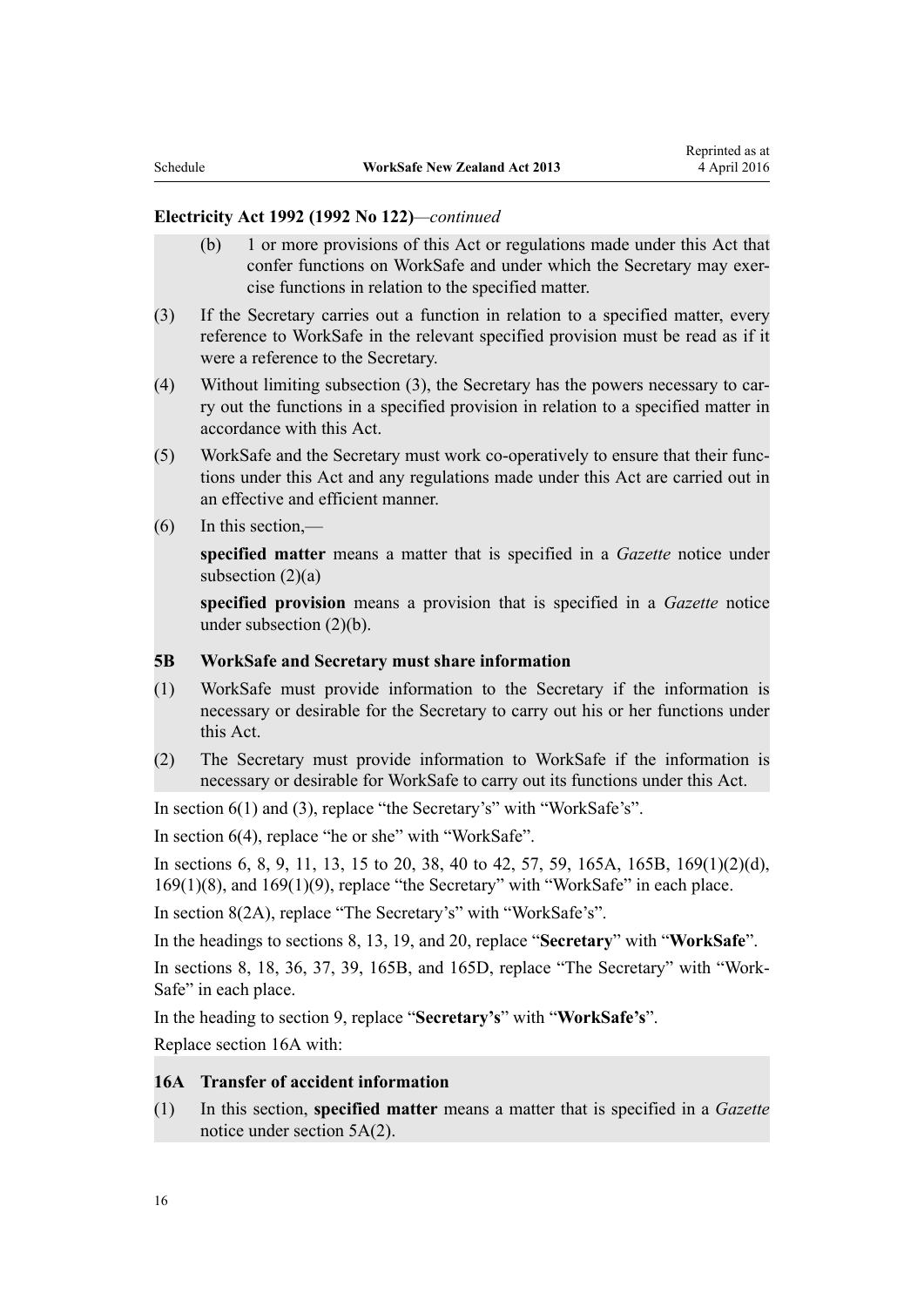#### **Electricity Act 1992 (1992 No 122)***—continued*

- (2) If WorkSafe is notified of an accident under section 16 and the accident relates to a specified matter, WorkSafe must provide the notice and any particulars that WorkSafe has received to the Secretary.
- (3) If an accident relates to a specified matter, a person required to provide notification of any accident under section 16 may notify the Secretary in accordance with that section instead of WorkSafe.

Replace [section 40\(6\) and \(7\)](http://prd-lgnz-nlb.prd.pco.net.nz/pdflink.aspx?id=DLM282497) with:

- (6) Despite section 73 of the Crown Entities Act 2004, WorkSafe must not delegate to any person the power conferred by this section.
- (7) Subsection (8) applies if, pursuant to section 5A(3) and (4), the Secretary may exercise the power conferred by this section in relation to a matter specified in a *Gazette* notice under section 5A(2).
- (8) Despite section 41 of the State Sector Act 1988, the Secretary must not delegate to any person the power conferred by this section.

Repeal [section 43A](http://prd-lgnz-nlb.prd.pco.net.nz/pdflink.aspx?id=DLM3370618).

In [section 149\(n\),](http://prd-lgnz-nlb.prd.pco.net.nz/pdflink.aspx?id=DLM283199) delete "by the Secretary".

In [section 169\(1\)\(26B\),](http://prd-lgnz-nlb.prd.pco.net.nz/pdflink.aspx?id=DLM283361) replace "the Board or" with "the Board, WorkSafe, or".

In [section 169\(1\)\(30\),](http://prd-lgnz-nlb.prd.pco.net.nz/pdflink.aspx?id=DLM283361) replace "the Board or" with "the Board, WorkSafe, or".

In section  $169(2)(b)(ii)$ , replace "section 20" with "section 20A".

In [section 169\(3\),](http://prd-lgnz-nlb.prd.pco.net.nz/pdflink.aspx?id=DLM283361) replace "Acts Interpretation Act 1924" with "Interpretation Act 1999".

In [section 169\(3\)](http://prd-lgnz-nlb.prd.pco.net.nz/pdflink.aspx?id=DLM283361), replace "the Secretary" with "WorkSafe, the Secretary," in each place.

#### **[Energy \(Fuels, Levies, and References\) Act 1989](http://prd-lgnz-nlb.prd.pco.net.nz/pdflink.aspx?id=DLM194753) (1989 No 140)**

In [section 1B,](http://prd-lgnz-nlb.prd.pco.net.nz/pdflink.aspx?id=DLM1660100) insert in its appropriate alphabetical order:

**WorkSafe** means WorkSafe New Zealand established by section 5 of the WorkSafe New Zealand Act 2013

Repeal [section 14\(1\)\(a\)\(ii\)](http://prd-lgnz-nlb.prd.pco.net.nz/pdflink.aspx?id=DLM194794).

In [section 14\(1\)](http://prd-lgnz-nlb.prd.pco.net.nz/pdflink.aspx?id=DLM194794), replace "the Department of Labour" with "WorkSafe" in each place.

In [section 26\(1\)](http://prd-lgnz-nlb.prd.pco.net.nz/pdflink.aspx?id=DLM195040), replace "this Part" with "section 24".

Replace [section 30](http://prd-lgnz-nlb.prd.pco.net.nz/pdflink.aspx?id=DLM195045) with:

### **30 Payment of levy into account**

- (1) All money received by the Secretary under section 22 or 23 must be paid into a Crown Bank Account.
- (2) All money received by the Secretary under section 24 must be paid into the Departmental Bank Account of the responsible department of State.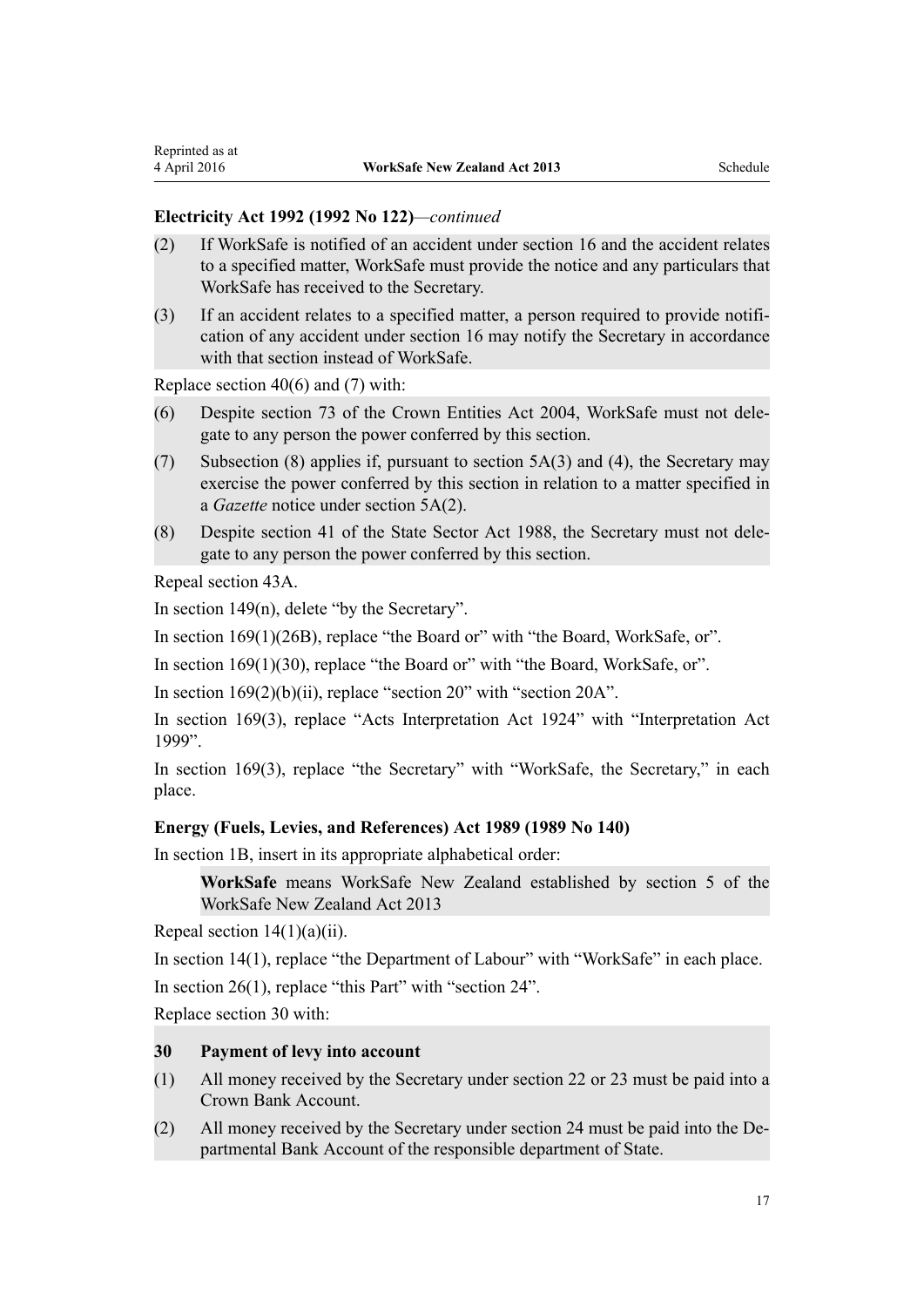#### **[Gas Act 1992](http://prd-lgnz-nlb.prd.pco.net.nz/pdflink.aspx?id=DLM285411) (1992 No 124)**

In [section 2\(1\)](http://prd-lgnz-nlb.prd.pco.net.nz/pdflink.aspx?id=DLM285420), replace the definition of **Secretary** with:

**Secretary** means the chief executive of the department of State that, with the authority of the Prime Minister, is for the time being responsible for the administration of this Act

In section  $2(1)$ , insert in its appropriate alphabetical order:

**WorkSafe** means WorkSafe New Zealand established by section 5 of the WorkSafe New Zealand Act 2013

In the cross-heading above [section 6,](http://prd-lgnz-nlb.prd.pco.net.nz/pdflink.aspx?id=DLM285748) after "*powers of*", insert "*WorkSafe and*". Replace [section 6](http://prd-lgnz-nlb.prd.pco.net.nz/pdflink.aspx?id=DLM285748) with:

#### **6 Functions of WorkSafe**

- (1) The functions of WorkSafe under this Act are—
	- (a) to carry out such inquiries, tests, audits, or investigations as may be necessary to determine whether a person is complying with this Act:
	- (b) to take all such lawful steps as may be necessary to ensure the safe supply and use of gas:
	- (c) to perform such other functions as are provided for under this Act.
- (2) This section is subject to section 6A.

#### **6A Functions of Secretary**

- (1) The Secretary—
	- (a) must carry out the functions conferred on the Secretary under this Act or regulations made under this Act; and
	- (b) may carry out a function conferred on WorkSafe under a specified provision of this Act or regulations made under this Act in relation to a specified matter.
- (2) The Prime Minister may, by notice in the *Gazette*, specify—
	- (a) 1 or more matters in relation to which the Secretary may carry out functions conferred on WorkSafe under this Act; and
	- (b) 1 or more provisions of this Act or regulations made under this Act that confer functions on WorkSafe and under which the Secretary may exercise functions in relation to the specified matter.
- (3) If the Secretary carries out a function in relation to a specified matter, every reference to WorkSafe in the relevant specified provision must be read as if it were a reference to the Secretary.
- (4) Without limiting subsection (3), the Secretary has the powers necessary to carry out the functions in a specified provision in relation to a specified matter in accordance with this Act.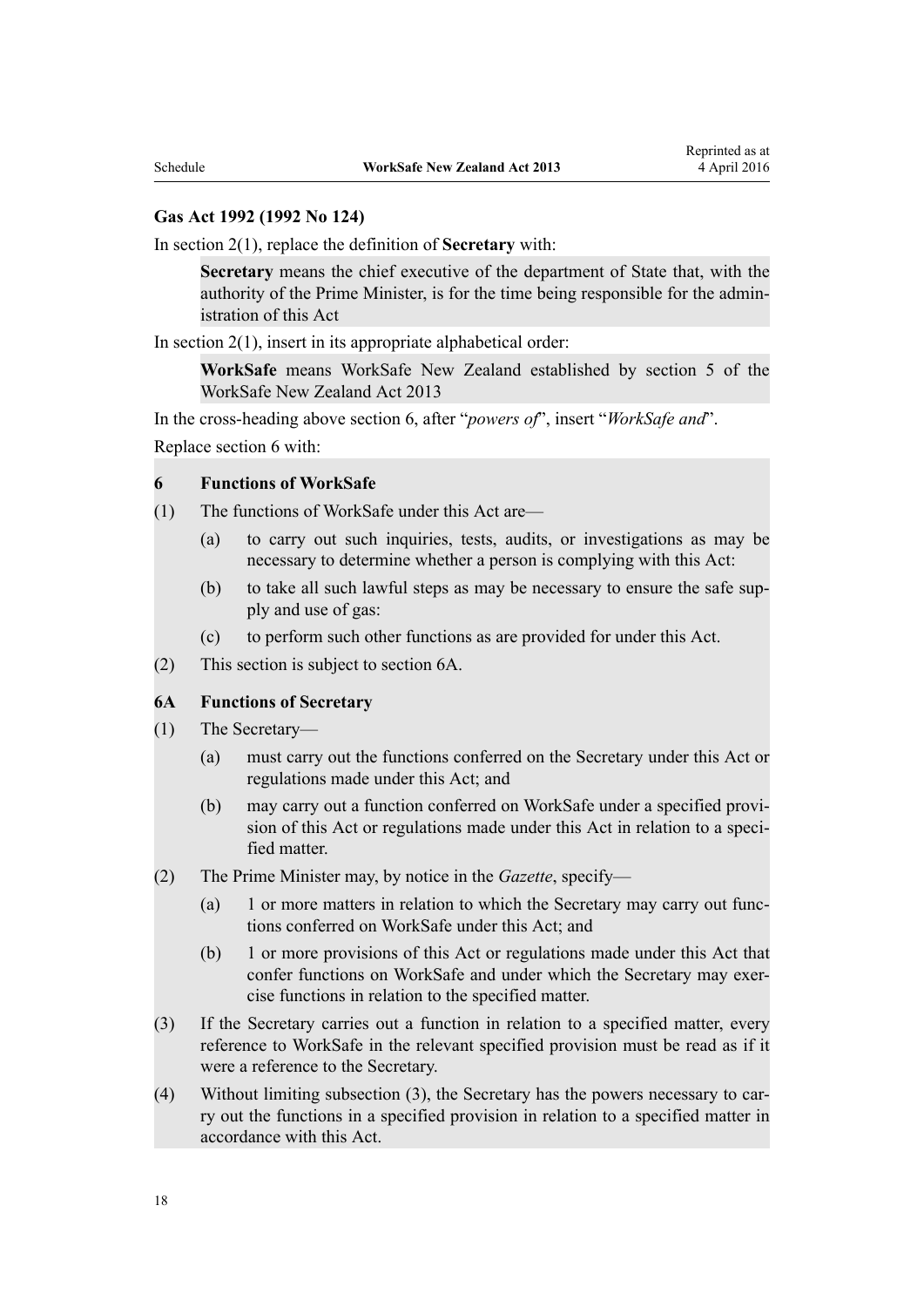### **Gas Act 1992 (1992 No 124)***—continued*

- (5) WorkSafe and the Secretary must work co-operatively to ensure that their functions under this Act and any regulations made under this Act are carried out in an effective and efficient manner.
- $(6)$  In this section,—

**specified matter** means a matter that is specified in a *Gazette* notice under subsection  $(2)(a)$ 

**specified provision** means a provision that is specified in a *Gazette* notice under subsection (2)(b).

#### **6B WorkSafe and Secretary must share information**

- (1) WorkSafe must provide information to the Secretary if the information is necessary or desirable for the Secretary to carry out his or her functions under this Act.
- (2) The Secretary must provide information to WorkSafe if the information is necessary or desirable for WorkSafe to carry out its functions under this Act.

In [section 7\(1\) and \(3\)](http://prd-lgnz-nlb.prd.pco.net.nz/pdflink.aspx?id=DLM285749), replace "the Secretary's" with "WorkSafe's".

In [section 7\(4\)](http://prd-lgnz-nlb.prd.pco.net.nz/pdflink.aspx?id=DLM285749), replace "he or she" with "WorkSafe" in each place.

In [sections 7](http://prd-lgnz-nlb.prd.pco.net.nz/pdflink.aspx?id=DLM285749), [9](http://prd-lgnz-nlb.prd.pco.net.nz/pdflink.aspx?id=DLM285751), [10](http://prd-lgnz-nlb.prd.pco.net.nz/pdflink.aspx?id=DLM285752), [12,](http://prd-lgnz-nlb.prd.pco.net.nz/pdflink.aspx?id=DLM285754) [14,](http://prd-lgnz-nlb.prd.pco.net.nz/pdflink.aspx?id=DLM285756) [16 to 21](http://prd-lgnz-nlb.prd.pco.net.nz/pdflink.aspx?id=DLM285762), [39](http://prd-lgnz-nlb.prd.pco.net.nz/pdflink.aspx?id=DLM285797), [41 to 43](http://prd-lgnz-nlb.prd.pco.net.nz/pdflink.aspx?id=DLM285799), [51,](http://prd-lgnz-nlb.prd.pco.net.nz/pdflink.aspx?id=DLM286524) [54\(1\)\(b\)\(iv\), \(1\)\(d\), \(1\)\(n\),](http://prd-lgnz-nlb.prd.pco.net.nz/pdflink.aspx?id=DLM286529) [\(1\)\(o\), and \(3\)](http://prd-lgnz-nlb.prd.pco.net.nz/pdflink.aspx?id=DLM286529), and [57B to 57D,](http://prd-lgnz-nlb.prd.pco.net.nz/pdflink.aspx?id=DLM2942856) replace "the Secretary" with "WorkSafe" in each place.

In [section 9\(3A\),](http://prd-lgnz-nlb.prd.pco.net.nz/pdflink.aspx?id=DLM285751) replace "The Secretary's" with "WorkSafe's".

In the headings to [sections 9,](http://prd-lgnz-nlb.prd.pco.net.nz/pdflink.aspx?id=DLM285751) [14](http://prd-lgnz-nlb.prd.pco.net.nz/pdflink.aspx?id=DLM285756), [20](http://prd-lgnz-nlb.prd.pco.net.nz/pdflink.aspx?id=DLM285772), and [21](http://prd-lgnz-nlb.prd.pco.net.nz/pdflink.aspx?id=DLM285773), replace "**Secretary**" with "**WorkSafe**".

In the heading to [section 10,](http://prd-lgnz-nlb.prd.pco.net.nz/pdflink.aspx?id=DLM285752) replace "**Secretary's**" with "**WorkSafe's**".

In [sections 9,](http://prd-lgnz-nlb.prd.pco.net.nz/pdflink.aspx?id=DLM285751) [19](http://prd-lgnz-nlb.prd.pco.net.nz/pdflink.aspx?id=DLM285771), [37,](http://prd-lgnz-nlb.prd.pco.net.nz/pdflink.aspx?id=DLM285794) [38](http://prd-lgnz-nlb.prd.pco.net.nz/pdflink.aspx?id=DLM285796), [40,](http://prd-lgnz-nlb.prd.pco.net.nz/pdflink.aspx?id=DLM285798) [57C,](http://prd-lgnz-nlb.prd.pco.net.nz/pdflink.aspx?id=DLM2942857) and [57E,](http://prd-lgnz-nlb.prd.pco.net.nz/pdflink.aspx?id=DLM2942860) replace "The Secretary" with "WorkSafe" in each place.

Replace [section 17A](http://prd-lgnz-nlb.prd.pco.net.nz/pdflink.aspx?id=DLM285768) with:

## **17A Transfer of accident information**

- (1) In this section, **specified matter** means a matter that is specified in a *Gazette* notice under section 6A(2).
- (2) If WorkSafe is notified of an accident under section 17 and the accident relates to a specified matter, WorkSafe must provide the notice and any particulars that WorkSafe has received to the Secretary.
- (3) If an accident relates to a specified matter, a person required to provide notification of any accident under section 17 may notify the Secretary in accordance with that section instead of WorkSafe.

Replace [section 41\(6\) and \(7\)](http://prd-lgnz-nlb.prd.pco.net.nz/pdflink.aspx?id=DLM285799) with:

(6) Despite section 73 of the Crown Entities Act 2004, WorkSafe must not delegate to any person the power conferred by this section.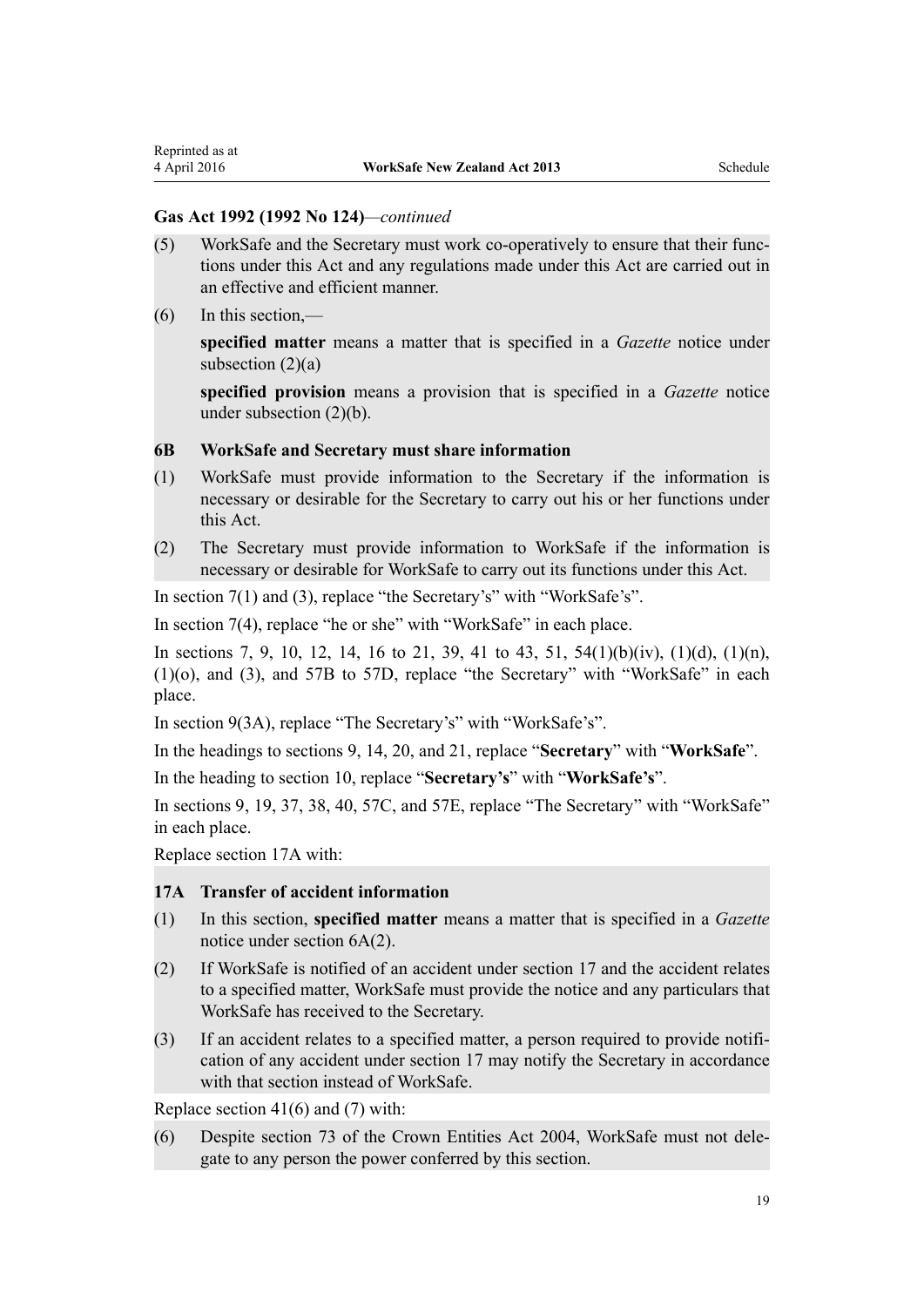#### **Gas Act 1992 (1992 No 124)***—continued*

- (7) Subsection (8) applies if, pursuant to section 6A(3) and (4), the Secretary may exercise the power conferred by this section in relation to a matter specified in a *Gazette* notice under section 6A(2).
- (8) Despite section 41 of the State Sector Act 1988, the Secretary must not delegate to any person the power conferred by this section.

In [section 54\(1\)\(r\),](http://prd-lgnz-nlb.prd.pco.net.nz/pdflink.aspx?id=DLM286529) after "authorising", insert "WorkSafe or".

In section  $54(2)(b)(ii)$ , replace "section  $20$ " with "section  $20A$ ".

In [section 54\(4\),](http://prd-lgnz-nlb.prd.pco.net.nz/pdflink.aspx?id=DLM286529) replace "the Secretary" with "WorkSafe, the Secretary," in each place.

#### **[Hazardous Substances and New Organisms Act 1996](http://prd-lgnz-nlb.prd.pco.net.nz/pdflink.aspx?id=DLM381221) (1996 No 30)**

In section  $2(1)$ , insert in its appropriate alphabetical order:

**WorkSafe** means WorkSafe New Zealand established by section 5 of the WorkSafe New Zealand Act 2013

Replace section  $97(1)(a)$  with:

(a) WorkSafe must ensure that the provisions of this Act are enforced in any place of work:

Replace [section 97\(1\)\(b\)](http://prd-lgnz-nlb.prd.pco.net.nz/pdflink.aspx?id=DLM384649) with:

(b) WorkSafe must ensure that the provisions of this Act are enforced in, on, at, or around any distribution system, gas installation, or gas appliance:

In [section 97B\(3\),](http://prd-lgnz-nlb.prd.pco.net.nz/pdflink.aspx?id=DLM384663) definition of **enforcement agency**, replace paragraph (a) with:

(a) means WorkSafe:

#### **[Health and Safety in Employment Act 1992](http://prd-lgnz-nlb.prd.pco.net.nz/pdflink.aspx?id=DLM278828) (1992 No 96)**

In [section 2\(1\)](http://prd-lgnz-nlb.prd.pco.net.nz/pdflink.aspx?id=DLM278835), repeal the definition of **departmental medical practitioner**.

In section  $2(1)$ , insert in its appropriate alphabetical order:

**health and safety medical practitioner** means a person for the time being appointed under section 34(1)

In [section 19H\(4\)](http://prd-lgnz-nlb.prd.pco.net.nz/pdflink.aspx?id=DLM279263), replace "the Secretary" with "WorkSafe".

In section  $25(2)(b)$  and  $(3)(a)$  and  $(b)$ , replace "the Secretary" with "WorkSafe".

Replace [section 25A](http://prd-lgnz-nlb.prd.pco.net.nz/pdflink.aspx?id=DLM279293) with:

#### **25A Transfer of accident information**

(1) If WorkSafe is notified of an accident under section 25 and the accident relates to a specified matter, WorkSafe must provide the notice and any particulars that WorkSafe has received to the Secretary.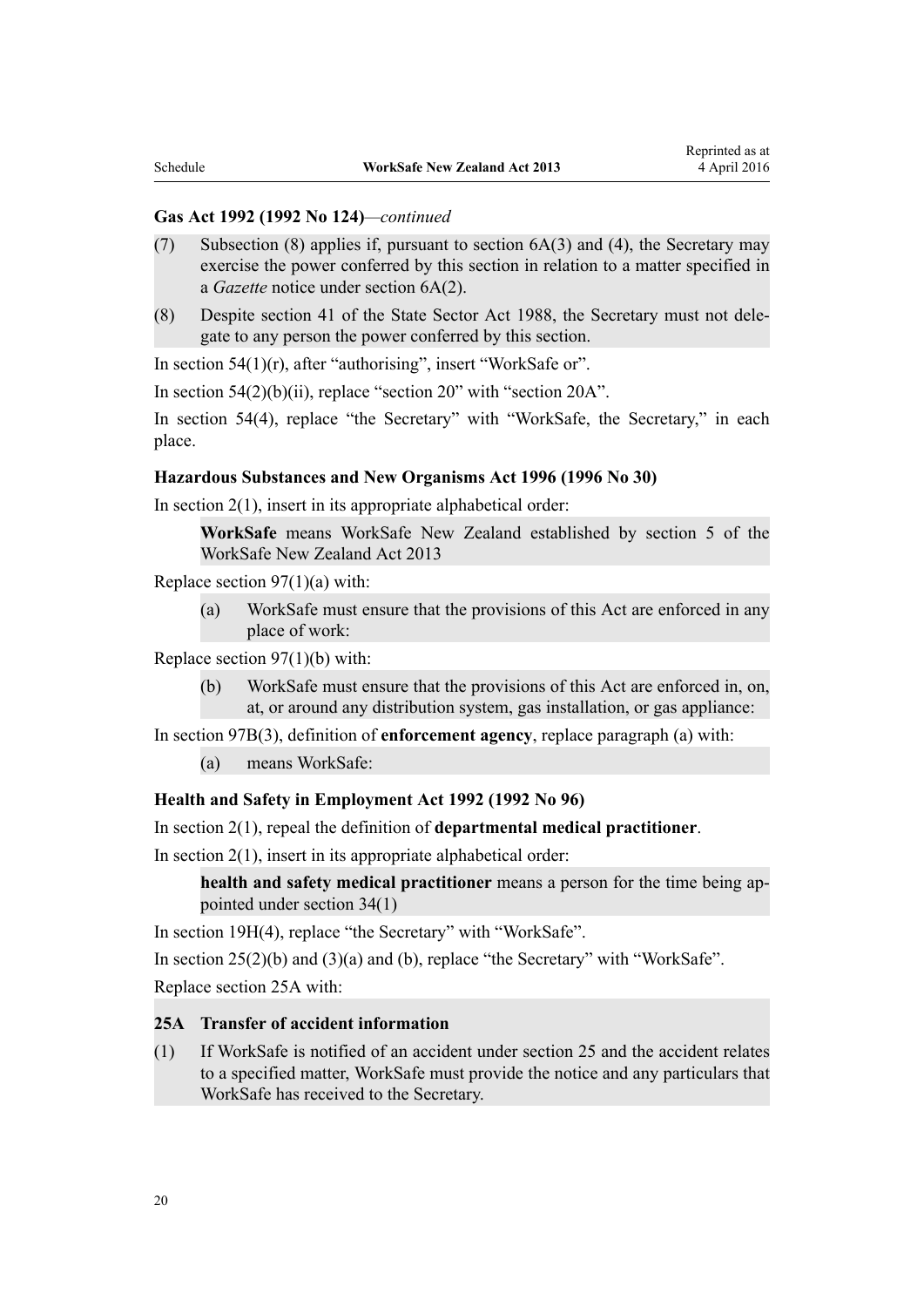#### **Health and Safety in Employment Act 1992 (1992 No 96)***—continued*

(2) In this section, **specified matter** means a matter that is specified in a *Gazette* notice under section 5A(2) of the Electricity Act 1992 or section 6A(2) of the Gas Act 1992.

In [section 28B\(4\)](http://prd-lgnz-nlb.prd.pco.net.nz/pdflink.aspx?id=DLM279606), replace "the Secretary were references to the chief executive of the agency." with "WorkSafe were references to the chief executive of the agency."

In [section 29\(1\)](http://prd-lgnz-nlb.prd.pco.net.nz/pdflink.aspx?id=DLM279613), replace "The Secretary" with "WorkSafe".

In [section 29\(2\) and \(3\),](http://prd-lgnz-nlb.prd.pco.net.nz/pdflink.aspx?id=DLM279613) replace "the Secretary" with "WorkSafe".

In [section 31\(4\)](http://prd-lgnz-nlb.prd.pco.net.nz/pdflink.aspx?id=DLM279616), replace "the Secretary" with "WorkSafe".

In the cross-heading above [section 34,](http://prd-lgnz-nlb.prd.pco.net.nz/pdflink.aspx?id=DLM279624) replace "*Departmental medical practitioners*" with "*Health and safety medical practitioners*".

In the heading to [section 34,](http://prd-lgnz-nlb.prd.pco.net.nz/pdflink.aspx?id=DLM279624) replace "**departmental medical practitioners**" with "**health and safety medical practitioners**".

Replace [section 34\(1\)](http://prd-lgnz-nlb.prd.pco.net.nz/pdflink.aspx?id=DLM279624) with:

Reprinted as at

(1) WorkSafe may appoint any medical practitioner to be a health and safety medical practitioner.

In section  $34(2)$ ,  $(3)$ , and  $(4)$ , replace "departmental medical practitioner" with "health and safety medical practitioner" in each place.

In [section 34\(2\) and \(3\),](http://prd-lgnz-nlb.prd.pco.net.nz/pdflink.aspx?id=DLM279624) replace "the Secretary" with "WorkSafe".

In the heading to [section 35,](http://prd-lgnz-nlb.prd.pco.net.nz/pdflink.aspx?id=DLM279627) replace "**departmental medical practitioners**" with "**health and safety medical practitioners**".

In [section 35,](http://prd-lgnz-nlb.prd.pco.net.nz/pdflink.aspx?id=DLM279627) replace "departmental medical practitioner" with "health and safety medical practitioner" in each place.

In the heading to [section 36,](http://prd-lgnz-nlb.prd.pco.net.nz/pdflink.aspx?id=DLM279628) replace "**Departmental medical practitioners**" with "**Health and safety medical practitioners**".

In [section 36,](http://prd-lgnz-nlb.prd.pco.net.nz/pdflink.aspx?id=DLM279628) replace "departmental medical practitioners" with "health and safety medical practitioners" in each place.

In the heading to [section 37,](http://prd-lgnz-nlb.prd.pco.net.nz/pdflink.aspx?id=DLM279630) replace "**Departmental medical practitioners**" with "**Health and safety medical practitioners**".

In [section 37\(1\),](http://prd-lgnz-nlb.prd.pco.net.nz/pdflink.aspx?id=DLM279630) replace "departmental medical practitioner" with "health and safety medical practitioner" in each place.

In [section 37\(1\)\(c\),](http://prd-lgnz-nlb.prd.pco.net.nz/pdflink.aspx?id=DLM279630) replace "departmental medical practitioner's" with "health and safety medical practitioner's".

In [section 38,](http://prd-lgnz-nlb.prd.pco.net.nz/pdflink.aspx?id=DLM279631) replace "departmental medical practitioners" with "health and safety medical practitioners".

In [section 38,](http://prd-lgnz-nlb.prd.pco.net.nz/pdflink.aspx?id=DLM279631) replace "departmental medical practitioner" with "health and safety medical practitioner".

In the heading to [section 54,](http://prd-lgnz-nlb.prd.pco.net.nz/pdflink.aspx?id=DLM279669) replace "**Secretary**" with "**WorkSafe**".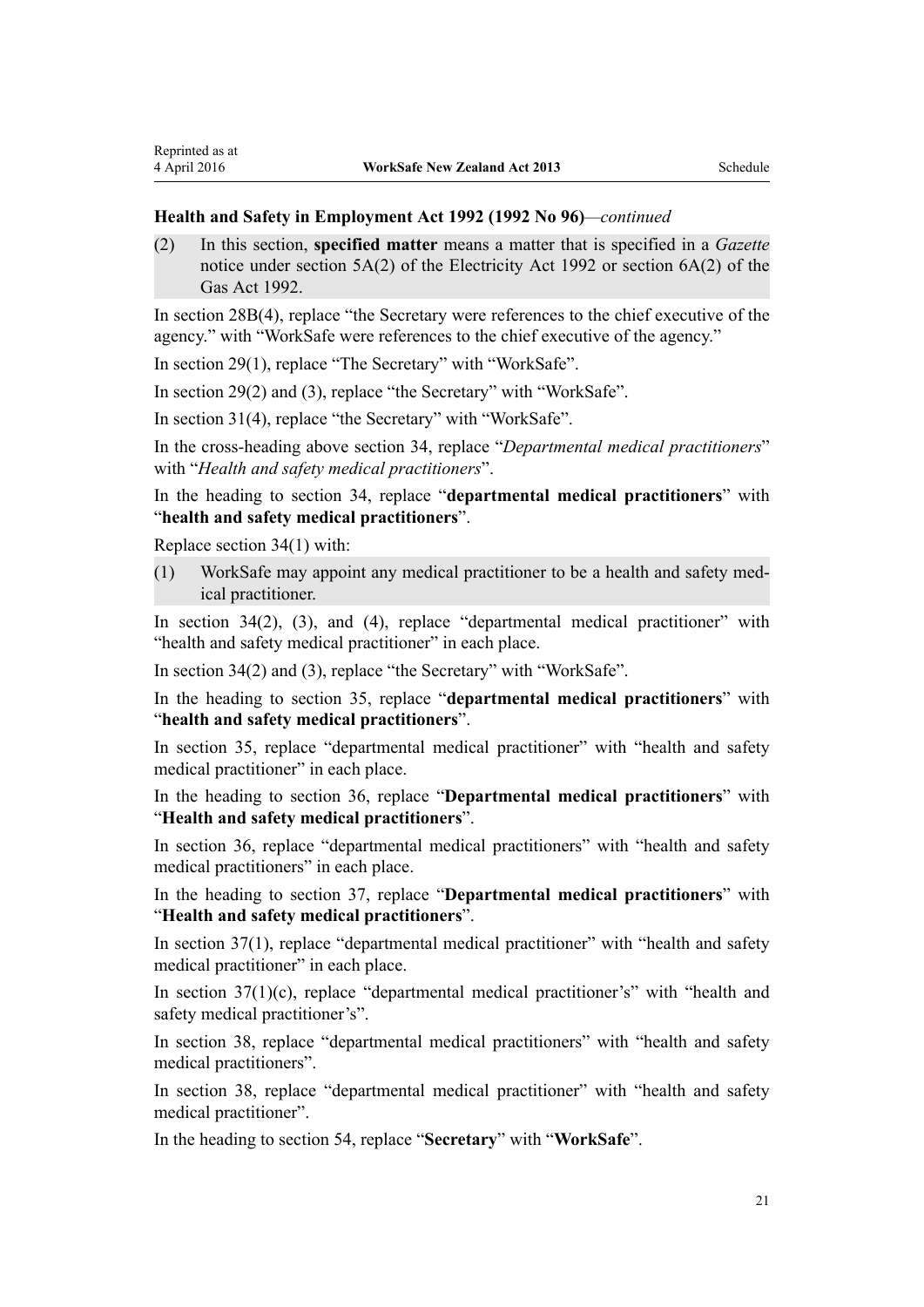#### **Health and Safety in Employment Act 1992 (1992 No 96)***—continued*

In [section 54\(1\) and \(2\)\(b\)](http://prd-lgnz-nlb.prd.pco.net.nz/pdflink.aspx?id=DLM279669), replace "the Secretary" with "WorkSafe".

In [section 54\(2\)](http://prd-lgnz-nlb.prd.pco.net.nz/pdflink.aspx?id=DLM279669), replace "The Secretary" with "WorkSafe".

In [section 54A\(2\)\(c\)](http://prd-lgnz-nlb.prd.pco.net.nz/pdflink.aspx?id=DLM279675), replace "the Secretary" with "WorkSafe".

In [section 54C\(1\)\(b\) and \(3\),](http://prd-lgnz-nlb.prd.pco.net.nz/pdflink.aspx?id=DLM279679) replace "the Secretary" with "WorkSafe".

In [section 56G,](http://prd-lgnz-nlb.prd.pco.net.nz/pdflink.aspx?id=DLM279905) replace "The Secretary" with "WorkSafe".

#### **[Machinery Act 1950](http://prd-lgnz-nlb.prd.pco.net.nz/pdflink.aspx?id=DLM260930) (1950 No 52)**

In [section 2,](http://prd-lgnz-nlb.prd.pco.net.nz/pdflink.aspx?id=DLM260936) repeal the definition of **Secretary**.

In [section 2,](http://prd-lgnz-nlb.prd.pco.net.nz/pdflink.aspx?id=DLM260936) insert in its appropriate alphabetical order:

**WorkSafe** means WorkSafe New Zealand established by section 5 of the WorkSafe New Zealand Act 2013.

Replace [section 5\(1\)](http://prd-lgnz-nlb.prd.pco.net.nz/pdflink.aspx?id=DLM261207) with:

(1) WorkSafe may appoint any employee of WorkSafe to be an Inspector for the purposes of this Act.

In [section 26A\(2\)](http://prd-lgnz-nlb.prd.pco.net.nz/pdflink.aspx?id=DLM261411), replace "The Secretary" with "WorkSafe".

In [section 26B\(2\)\(a\)](http://prd-lgnz-nlb.prd.pco.net.nz/pdflink.aspx?id=DLM261422), replace "the Secretary" with "WorkSafe".

Replace [section 26C](http://prd-lgnz-nlb.prd.pco.net.nz/pdflink.aspx?id=DLM261425) with:

#### **26C Proof of codes of practice**

- (1) In any proceedings, the production of a copy of a code of practice purporting to be issued by the following persons is sufficient evidence that the code of practice has been issued under section 26A and approved under section 26B:
	- (a) for a code of practice issued before 16 October 1989, the Chief Inspector of Factories or the Chief Construction Safety Engineer:
	- (b) for a code of practice issued on or after 16 October 1989 and before 16 December 2013, the Secretary of Labour:
	- (c) for a code of practice issued on or after 16 December 2013, WorkSafe.
- (2) Subsection (1) does not affect any other method of proof by which it may be established that a code of practice has been issued under section 26A and approved under section 26B.

Repeal [section 41.](http://prd-lgnz-nlb.prd.pco.net.nz/pdflink.aspx?id=DLM261461)

#### **[Ombudsmen Act 1975](http://prd-lgnz-nlb.prd.pco.net.nz/pdflink.aspx?id=DLM430983) (1975 No 9)**

In [Schedule 1](http://prd-lgnz-nlb.prd.pco.net.nz/pdflink.aspx?id=DLM431204), Part 2, insert in its appropriate alphabetical order:

WorkSafe New Zealand

### **[Privacy Act 1993](http://prd-lgnz-nlb.prd.pco.net.nz/pdflink.aspx?id=DLM296638) (1993 No 28)**

In [section 97,](http://prd-lgnz-nlb.prd.pco.net.nz/pdflink.aspx?id=DLM297916) definition of **specified agency**, insert after paragraph (i):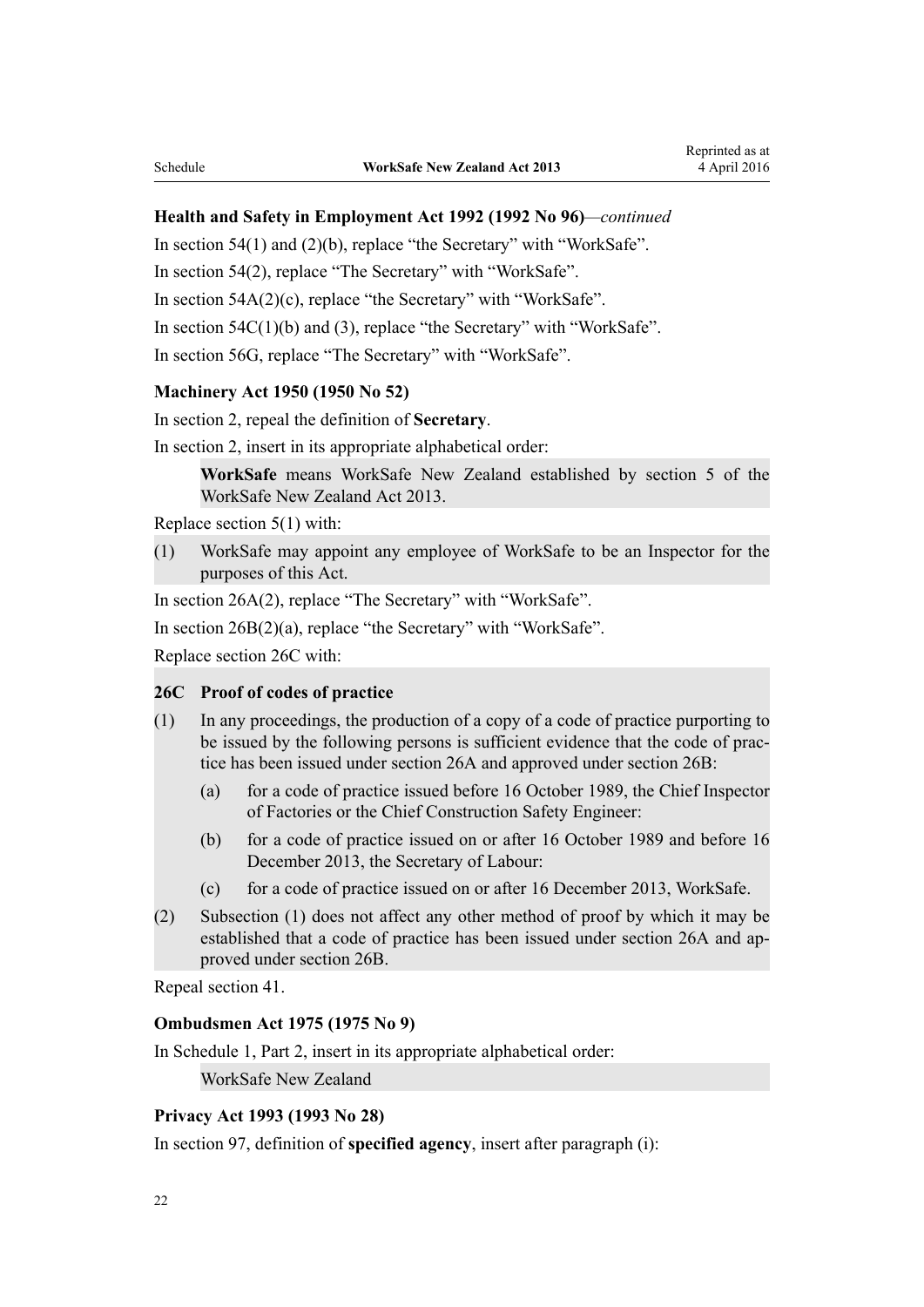#### **Privacy Act 1993 (1993 No 28)***—continued*

(ia) WorkSafe New Zealand:

In [section 97,](http://prd-lgnz-nlb.prd.pco.net.nz/pdflink.aspx?id=DLM297916) definition of **specified agency**, replace paragraph (e) with:

(e) the Ministry of Business, Innovation, and Employment:

In [Schedule 5,](http://prd-lgnz-nlb.prd.pco.net.nz/pdflink.aspx?id=DLM298798) the third column of the item relating to Motor Vehicles Register, replace the item relating to Department of Labour with:

WorkSafe New Zealand (access is limited to name and address details of persons who are or were previously registered in respect of a specified vehicle for the purposes of enforcing the health and safety in employment legislation)

Ministry of Business, Innovation, and Employment (access is limited to name and address details of persons who are or were previously registered in respect of a specified vehicle for the purposes of enforcing immigration legislation)

#### **[Railways Act 2005](http://prd-lgnz-nlb.prd.pco.net.nz/pdflink.aspx?id=DLM341567) (2005 No 37)**

In section  $4(1)$ , insert in its appropriate alphabetical order:

**WorkSafe** means WorkSafe New Zealand established by section 5 of the WorkSafe New Zealand Act 2013

In [section 8\(2\)](http://prd-lgnz-nlb.prd.pco.net.nz/pdflink.aspx?id=DLM342269), replace "the department" with "WorkSafe". Repeal [section 8\(3\).](http://prd-lgnz-nlb.prd.pco.net.nz/pdflink.aspx?id=DLM342269)

#### **Part 2**

#### **Amendments to regulations**

#### **[Amusement Devices Regulations 1978](http://prd-lgnz-nlb.prd.pco.net.nz/pdflink.aspx?id=DLM64224) (SR 1978/294)**

In [Schedule 1](http://prd-lgnz-nlb.prd.pco.net.nz/pdflink.aspx?id=DLM64270), forms 1 and 6, replace "the Department of Labour" with "WorkSafe".

#### **[Electricity \(Hazards from Trees\) Regulations 2003](http://prd-lgnz-nlb.prd.pco.net.nz/pdflink.aspx?id=DLM233404) (SR 2003/375)**

In [regulation 32\(6\)](http://prd-lgnz-nlb.prd.pco.net.nz/pdflink.aspx?id=DLM233484), replace "the secretary" with "WorkSafe".

#### **[Electricity \(Safety\) Regulations 2010](http://prd-lgnz-nlb.prd.pco.net.nz/pdflink.aspx?id=DLM2763500) (SR 2010/36)**

In the headings to [regulations 19,](http://prd-lgnz-nlb.prd.pco.net.nz/pdflink.aspx?id=DLM2763642) [85,](http://prd-lgnz-nlb.prd.pco.net.nz/pdflink.aspx?id=DLM2763726) and [86,](http://prd-lgnz-nlb.prd.pco.net.nz/pdflink.aspx?id=DLM2763727) replace "**Secretary**" with "**WorkSafe**".

In [regulations 19,](http://prd-lgnz-nlb.prd.pco.net.nz/pdflink.aspx?id=DLM2763642) [53,](http://prd-lgnz-nlb.prd.pco.net.nz/pdflink.aspx?id=DLM2763683) [54,](http://prd-lgnz-nlb.prd.pco.net.nz/pdflink.aspx?id=DLM2763684) [55,](http://prd-lgnz-nlb.prd.pco.net.nz/pdflink.aspx?id=DLM2763685) [74E,](http://prd-lgnz-nlb.prd.pco.net.nz/pdflink.aspx?id=DLM5341141) [74F](http://prd-lgnz-nlb.prd.pco.net.nz/pdflink.aspx?id=DLM5341146), [74G,](http://prd-lgnz-nlb.prd.pco.net.nz/pdflink.aspx?id=DLM5341147) [75,](http://prd-lgnz-nlb.prd.pco.net.nz/pdflink.aspx?id=DLM3016140) [78\(3\)](http://prd-lgnz-nlb.prd.pco.net.nz/pdflink.aspx?id=DLM3016144), 78(5), 78(6), [83](http://prd-lgnz-nlb.prd.pco.net.nz/pdflink.aspx?id=DLM3016151), [84](http://prd-lgnz-nlb.prd.pco.net.nz/pdflink.aspx?id=DLM3016152), [85](http://prd-lgnz-nlb.prd.pco.net.nz/pdflink.aspx?id=DLM3016153), [86](http://prd-lgnz-nlb.prd.pco.net.nz/pdflink.aspx?id=DLM3016154), [87,](http://prd-lgnz-nlb.prd.pco.net.nz/pdflink.aspx?id=DLM3016155) [91](http://prd-lgnz-nlb.prd.pco.net.nz/pdflink.aspx?id=DLM3016161), [108](http://prd-lgnz-nlb.prd.pco.net.nz/pdflink.aspx?id=DLM2763759), [109](http://prd-lgnz-nlb.prd.pco.net.nz/pdflink.aspx?id=DLM2763760), [110](http://prd-lgnz-nlb.prd.pco.net.nz/pdflink.aspx?id=DLM2763761), [111](http://prd-lgnz-nlb.prd.pco.net.nz/pdflink.aspx?id=DLM2763763), [112](http://prd-lgnz-nlb.prd.pco.net.nz/pdflink.aspx?id=DLM2763764), [112A](http://prd-lgnz-nlb.prd.pco.net.nz/pdflink.aspx?id=DLM5343650), [112B](http://prd-lgnz-nlb.prd.pco.net.nz/pdflink.aspx?id=DLM5343651), and [119,](http://prd-lgnz-nlb.prd.pco.net.nz/pdflink.aspx?id=DLM2763774) replace "the Secretary" with "WorkSafe" in each place.

In [regulations 18A,](http://prd-lgnz-nlb.prd.pco.net.nz/pdflink.aspx?id=DLM5345451) [83](http://prd-lgnz-nlb.prd.pco.net.nz/pdflink.aspx?id=DLM3016151), [84](http://prd-lgnz-nlb.prd.pco.net.nz/pdflink.aspx?id=DLM3016152), [85](http://prd-lgnz-nlb.prd.pco.net.nz/pdflink.aspx?id=DLM3016153), [86,](http://prd-lgnz-nlb.prd.pco.net.nz/pdflink.aspx?id=DLM3016154) [108,](http://prd-lgnz-nlb.prd.pco.net.nz/pdflink.aspx?id=DLM2763759) [109](http://prd-lgnz-nlb.prd.pco.net.nz/pdflink.aspx?id=DLM2763760), [110](http://prd-lgnz-nlb.prd.pco.net.nz/pdflink.aspx?id=DLM2763761), [111](http://prd-lgnz-nlb.prd.pco.net.nz/pdflink.aspx?id=DLM2763763), [112A](http://prd-lgnz-nlb.prd.pco.net.nz/pdflink.aspx?id=DLM5343650), [112B](http://prd-lgnz-nlb.prd.pco.net.nz/pdflink.aspx?id=DLM5343651), and [119,](http://prd-lgnz-nlb.prd.pco.net.nz/pdflink.aspx?id=DLM2763774) replace "The Secretary" with "WorkSafe" in each place.

In the cross-heading above [regulation 108](http://prd-lgnz-nlb.prd.pco.net.nz/pdflink.aspx?id=DLM2763759), replace "*Secretary's*" with "*WorkSafe's*".

In the headings to [regulations 108](http://prd-lgnz-nlb.prd.pco.net.nz/pdflink.aspx?id=DLM2763759) and [109,](http://prd-lgnz-nlb.prd.pco.net.nz/pdflink.aspx?id=DLM2763760) replace "**Secretary's**" with "**WorkSafe's**".

In [Schedule 3](http://prd-lgnz-nlb.prd.pco.net.nz/pdflink.aspx?id=DLM2763787), forms 1 and 2, replace "Secretary/Registrar\*" with "WorkSafe/Secretary/Registrar\*".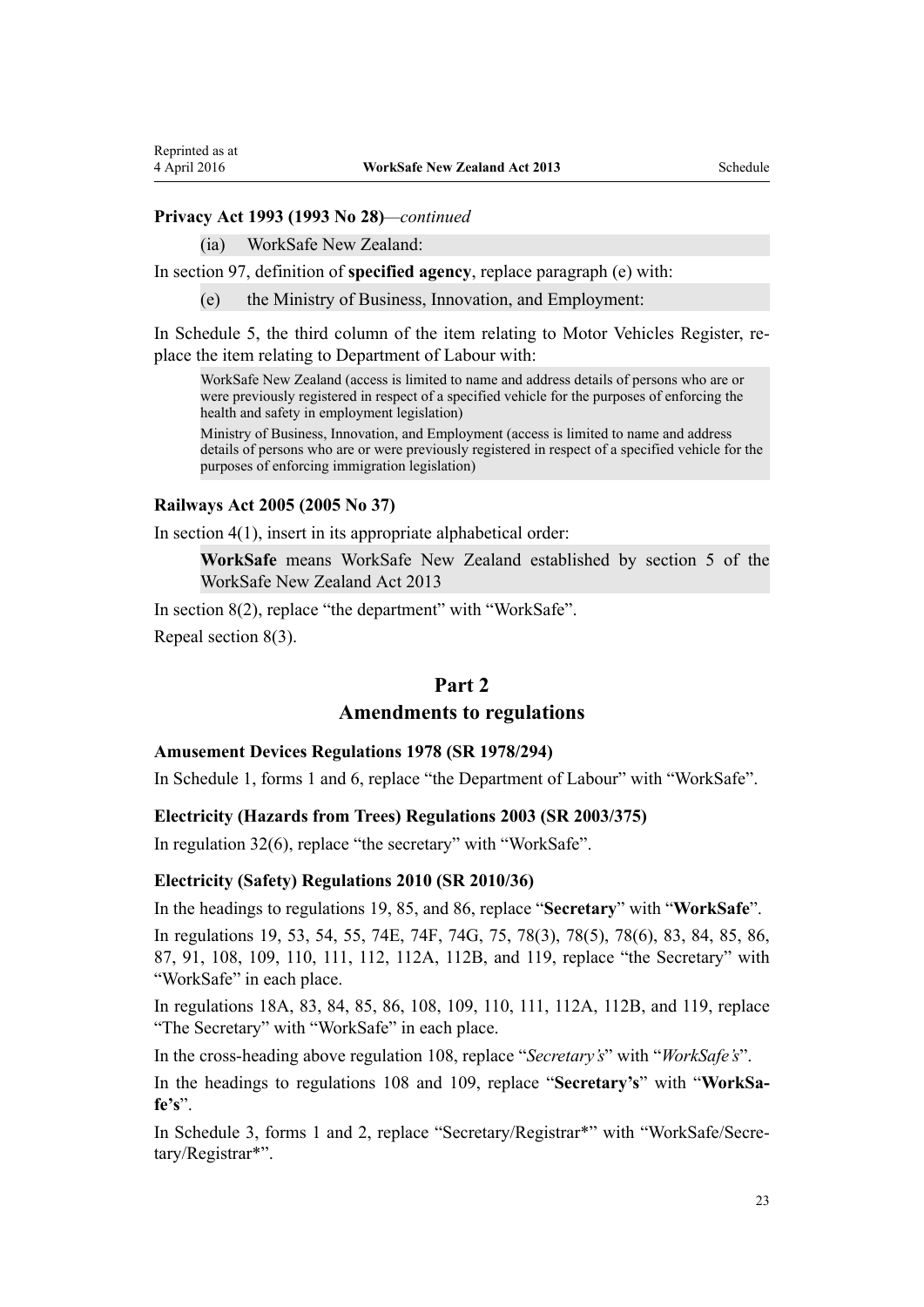#### **Electricity (Safety) Regulations 2010 (SR 2010/36)***—continued*

In the heading to [Schedule 5](http://prd-lgnz-nlb.prd.pco.net.nz/pdflink.aspx?id=DLM2763792), replace "**Secretary**" with "**WorkSafe**".

## **[Gas \(Safety and Measurement\) Regulations 2010](http://prd-lgnz-nlb.prd.pco.net.nz/pdflink.aspx?id=DLM2359500) (SR 2010/76)**

In [regulations 3](http://prd-lgnz-nlb.prd.pco.net.nz/pdflink.aspx?id=DLM2359507), [10,](http://prd-lgnz-nlb.prd.pco.net.nz/pdflink.aspx?id=DLM2359575) [31,](http://prd-lgnz-nlb.prd.pco.net.nz/pdflink.aspx?id=DLM2359661) [37](http://prd-lgnz-nlb.prd.pco.net.nz/pdflink.aspx?id=DLM2369602), [38,](http://prd-lgnz-nlb.prd.pco.net.nz/pdflink.aspx?id=DLM2359667) [39,](http://prd-lgnz-nlb.prd.pco.net.nz/pdflink.aspx?id=DLM2369603) [52G,](http://prd-lgnz-nlb.prd.pco.net.nz/pdflink.aspx?id=DLM5389977) [52H,](http://prd-lgnz-nlb.prd.pco.net.nz/pdflink.aspx?id=DLM5389979) [52I](http://prd-lgnz-nlb.prd.pco.net.nz/pdflink.aspx?id=DLM5389980), [54,](http://prd-lgnz-nlb.prd.pco.net.nz/pdflink.aspx?id=DLM2816539) [55](http://prd-lgnz-nlb.prd.pco.net.nz/pdflink.aspx?id=DLM2659020), [57](http://prd-lgnz-nlb.prd.pco.net.nz/pdflink.aspx?id=DLM2659021), [59,](http://prd-lgnz-nlb.prd.pco.net.nz/pdflink.aspx?id=DLM2659022) [60](http://prd-lgnz-nlb.prd.pco.net.nz/pdflink.aspx?id=DLM2659024), [61](http://prd-lgnz-nlb.prd.pco.net.nz/pdflink.aspx?id=DLM2695404), [62,](http://prd-lgnz-nlb.prd.pco.net.nz/pdflink.aspx?id=DLM2695405) [63,](http://prd-lgnz-nlb.prd.pco.net.nz/pdflink.aspx?id=DLM2659025) [64](http://prd-lgnz-nlb.prd.pco.net.nz/pdflink.aspx?id=DLM2659027), [65,](http://prd-lgnz-nlb.prd.pco.net.nz/pdflink.aspx?id=DLM2359600) [67,](http://prd-lgnz-nlb.prd.pco.net.nz/pdflink.aspx?id=DLM2359603) [69](http://prd-lgnz-nlb.prd.pco.net.nz/pdflink.aspx?id=DLM2359605), [73](http://prd-lgnz-nlb.prd.pco.net.nz/pdflink.aspx?id=DLM2359612), [79,](http://prd-lgnz-nlb.prd.pco.net.nz/pdflink.aspx?id=DLM2359617) [82,](http://prd-lgnz-nlb.prd.pco.net.nz/pdflink.aspx?id=DLM2359620) [85,](http://prd-lgnz-nlb.prd.pco.net.nz/pdflink.aspx?id=DLM2359636) [85D,](http://prd-lgnz-nlb.prd.pco.net.nz/pdflink.aspx?id=DLM5389991) [85E,](http://prd-lgnz-nlb.prd.pco.net.nz/pdflink.aspx?id=DLM5389992) [86](http://prd-lgnz-nlb.prd.pco.net.nz/pdflink.aspx?id=DLM2359638), [87](http://prd-lgnz-nlb.prd.pco.net.nz/pdflink.aspx?id=DLM2359639), and [88](http://prd-lgnz-nlb.prd.pco.net.nz/pdflink.aspx?id=DLM2359640), replace "the Secretary" with "WorkSafe" in each place.

In the headings to [regulations 10,](http://prd-lgnz-nlb.prd.pco.net.nz/pdflink.aspx?id=DLM2359575) [61,](http://prd-lgnz-nlb.prd.pco.net.nz/pdflink.aspx?id=DLM2695404) and [62,](http://prd-lgnz-nlb.prd.pco.net.nz/pdflink.aspx?id=DLM2695405) replace "**Secretary**" with "**WorkSafe**".

In [regulations 59,](http://prd-lgnz-nlb.prd.pco.net.nz/pdflink.aspx?id=DLM2659022) [60](http://prd-lgnz-nlb.prd.pco.net.nz/pdflink.aspx?id=DLM2659024), [61](http://prd-lgnz-nlb.prd.pco.net.nz/pdflink.aspx?id=DLM2695404), [62,](http://prd-lgnz-nlb.prd.pco.net.nz/pdflink.aspx?id=DLM2695405) [64](http://prd-lgnz-nlb.prd.pco.net.nz/pdflink.aspx?id=DLM2659027), [69,](http://prd-lgnz-nlb.prd.pco.net.nz/pdflink.aspx?id=DLM2359605) [82,](http://prd-lgnz-nlb.prd.pco.net.nz/pdflink.aspx?id=DLM2359620) [85](http://prd-lgnz-nlb.prd.pco.net.nz/pdflink.aspx?id=DLM2359636), [85D](http://prd-lgnz-nlb.prd.pco.net.nz/pdflink.aspx?id=DLM5389991), [85E,](http://prd-lgnz-nlb.prd.pco.net.nz/pdflink.aspx?id=DLM5389992) [86](http://prd-lgnz-nlb.prd.pco.net.nz/pdflink.aspx?id=DLM2359638), and [91,](http://prd-lgnz-nlb.prd.pco.net.nz/pdflink.aspx?id=DLM2797815) replace "The Secretary" with "WorkSafe" in each place.

In the heading to [regulation 85,](http://prd-lgnz-nlb.prd.pco.net.nz/pdflink.aspx?id=DLM2359636) replace "**Secretary's**" with "**WorkSafe's**".

#### **[Geothermal Energy Regulations 1961](http://prd-lgnz-nlb.prd.pco.net.nz/pdflink.aspx?id=DLM15784) (SR 1961/124)**

In [regulation 2\(1\)](http://prd-lgnz-nlb.prd.pco.net.nz/pdflink.aspx?id=DLM16227), revoke the definition of **Secretary**.

In regulation  $2(1)$ , insert in its appropriate alphabetical order:

**WorkSafe** means WorkSafe New Zealand established by section 5 of the WorkSafe New Zealand Act 2013

In [regulations 2,](http://prd-lgnz-nlb.prd.pco.net.nz/pdflink.aspx?id=DLM15790) [3,](http://prd-lgnz-nlb.prd.pco.net.nz/pdflink.aspx?id=DLM16041) [4,](http://prd-lgnz-nlb.prd.pco.net.nz/pdflink.aspx?id=DLM16047) [11,](http://prd-lgnz-nlb.prd.pco.net.nz/pdflink.aspx?id=DLM16062) and [35,](http://prd-lgnz-nlb.prd.pco.net.nz/pdflink.aspx?id=DLM16213) replace "the Secretary" with "WorkSafe" in each place.

Replace [regulation 3\(1\) to \(2D\)](http://prd-lgnz-nlb.prd.pco.net.nz/pdflink.aspx?id=DLM16041) with:

- (1) For the purposes of the Act and these regulations, WorkSafe may appoint a Chief Geothermal Inspector and as many Geothermal Inspectors as may be required.
- (2) In addition to the powers of a Geothermal Inspector, the Chief Geothermal Inspector has the powers specified in these regulations or as may be reasonably necessary to carry these regulations into effect.
- (2A) WorkSafe must supply the Chief Geothermal Inspector and every Geothermal Inspector with a certificate of appointment.

In [regulations 11,](http://prd-lgnz-nlb.prd.pco.net.nz/pdflink.aspx?id=DLM16062) [16,](http://prd-lgnz-nlb.prd.pco.net.nz/pdflink.aspx?id=DLM16074) and [35,](http://prd-lgnz-nlb.prd.pco.net.nz/pdflink.aspx?id=DLM16213) replace "The Secretary" with "WorkSafe".

## **[Hazardous Substances \(Classes 6, 8, and 9 Controls\) Regulations 2001](http://prd-lgnz-nlb.prd.pco.net.nz/pdflink.aspx?id=DLM39613) (SR 2001/117)**

In [regulation 30](http://prd-lgnz-nlb.prd.pco.net.nz/pdflink.aspx?id=DLM40718), replace "the chief executive of the department that is for the time being responsible for the administration of the Health and Safety in Employment Act 1992" with "WorkSafe New Zealand".

### **[Health and Safety in Employment \(Adventure Activities\) Regulations 2011](http://prd-lgnz-nlb.prd.pco.net.nz/pdflink.aspx?id=DLM3961551) (SR 2011/367)**

In [regulation 3,](http://prd-lgnz-nlb.prd.pco.net.nz/pdflink.aspx?id=DLM3961557) revoke the definition of **Secretary**.

In [regulations 3,](http://prd-lgnz-nlb.prd.pco.net.nz/pdflink.aspx?id=DLM3961557) [7](http://prd-lgnz-nlb.prd.pco.net.nz/pdflink.aspx?id=DLM3961515), [11](http://prd-lgnz-nlb.prd.pco.net.nz/pdflink.aspx?id=DLM3961507), [12](http://prd-lgnz-nlb.prd.pco.net.nz/pdflink.aspx?id=DLM3961524), [17,](http://prd-lgnz-nlb.prd.pco.net.nz/pdflink.aspx?id=DLM3961503) [18](http://prd-lgnz-nlb.prd.pco.net.nz/pdflink.aspx?id=DLM3961532), and [21](http://prd-lgnz-nlb.prd.pco.net.nz/pdflink.aspx?id=DLM4080406), replace "the Secretary" with "WorkSafe" in each place.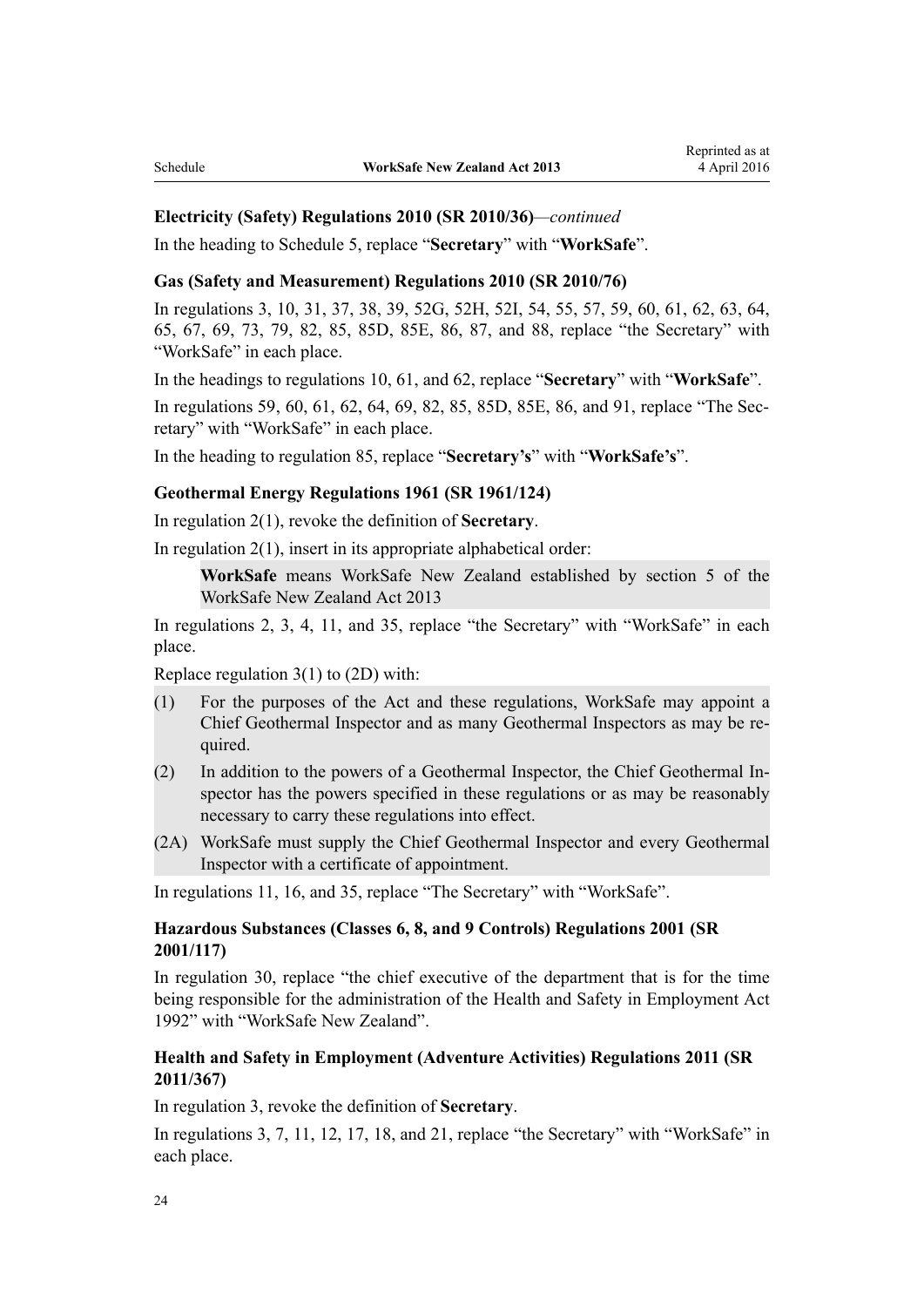## **Health and Safety in Employment (Adventure Activities) Regulations 2011 (SR 2011/367)***—continued*

Replace [regulation 8\(2\)](http://prd-lgnz-nlb.prd.pco.net.nz/pdflink.aspx?id=DLM3961519) with:

- (2) Any other adventure activity operator who provides an adventure activity to a participant in the period starting on 1 May 2012 and ending on 31 December 2013 must, before providing the first such activity, give a written notice to—
	- (a) the Secretary, if the first such activity is provided in the period starting on 1 May 2012 and ending on 30 November 2013; or
	- (b) WorkSafe, if the first such activity is provided in the period starting on 16 December 2013 and ending on 31 December 2013.

In the heading to [regulation 9,](http://prd-lgnz-nlb.prd.pco.net.nz/pdflink.aspx?id=DLM3961517) replace "**Secretary**" with "**WorkSafe**".

In [regulation 9\(1\)](http://prd-lgnz-nlb.prd.pco.net.nz/pdflink.aspx?id=DLM3961517), replace "The Secretary" with "WorkSafe".

In [regulation 9\(2\)](http://prd-lgnz-nlb.prd.pco.net.nz/pdflink.aspx?id=DLM3961517), replace "the Secretary's" with "WorkSafe's".

Replace [regulation 9\(3\)](http://prd-lgnz-nlb.prd.pco.net.nz/pdflink.aspx?id=DLM3961517) with:

- (3) However, WorkSafe must not give a written notice if, when the notice is to be given,—
	- (a) the Secretary has received a notice given under regulation 8(4) or (5) that includes evidence that the operator has passed a safety audit of the operator's provision of the adventure activities; and
	- (b) the safety audit was passed within the last 3 years and any period of validity specified for the safety audit has not ended; and
	- (c) WorkSafe considers that the auditor that provided the safety audit had the appropriate experience and qualifications to do so.

In [regulations 11](http://prd-lgnz-nlb.prd.pco.net.nz/pdflink.aspx?id=DLM3961507), [12](http://prd-lgnz-nlb.prd.pco.net.nz/pdflink.aspx?id=DLM3961524), [13,](http://prd-lgnz-nlb.prd.pco.net.nz/pdflink.aspx?id=DLM3961595) [17](http://prd-lgnz-nlb.prd.pco.net.nz/pdflink.aspx?id=DLM3961503), [18,](http://prd-lgnz-nlb.prd.pco.net.nz/pdflink.aspx?id=DLM3961532) [19](http://prd-lgnz-nlb.prd.pco.net.nz/pdflink.aspx?id=DLM3961602), [20,](http://prd-lgnz-nlb.prd.pco.net.nz/pdflink.aspx?id=DLM3961505) and [21,](http://prd-lgnz-nlb.prd.pco.net.nz/pdflink.aspx?id=DLM4080406) replace "The Secretary" with "Work-Safe" in each place.

#### **[Health and Safety in Employment \(Asbestos\) Regulations 1998](http://prd-lgnz-nlb.prd.pco.net.nz/pdflink.aspx?id=DLM269297)(SR 1998/443)**

In [regulations 20,](http://prd-lgnz-nlb.prd.pco.net.nz/pdflink.aspx?id=DLM269557) [21,](http://prd-lgnz-nlb.prd.pco.net.nz/pdflink.aspx?id=DLM269558) [24,](http://prd-lgnz-nlb.prd.pco.net.nz/pdflink.aspx?id=DLM269561) [25](http://prd-lgnz-nlb.prd.pco.net.nz/pdflink.aspx?id=DLM269562), [26](http://prd-lgnz-nlb.prd.pco.net.nz/pdflink.aspx?id=DLM269563), [27](http://prd-lgnz-nlb.prd.pco.net.nz/pdflink.aspx?id=DLM269564), [28](http://prd-lgnz-nlb.prd.pco.net.nz/pdflink.aspx?id=DLM269565), [30](http://prd-lgnz-nlb.prd.pco.net.nz/pdflink.aspx?id=DLM269568), and [31,](http://prd-lgnz-nlb.prd.pco.net.nz/pdflink.aspx?id=DLM269569) replace "the Secretary" with "WorkSafe" in each place.

In [regulations 20](http://prd-lgnz-nlb.prd.pco.net.nz/pdflink.aspx?id=DLM269557) and [27,](http://prd-lgnz-nlb.prd.pco.net.nz/pdflink.aspx?id=DLM269564) replace "The Secretary" with "WorkSafe" in each place.

In the headings to [regulations 20](http://prd-lgnz-nlb.prd.pco.net.nz/pdflink.aspx?id=DLM269557), [21](http://prd-lgnz-nlb.prd.pco.net.nz/pdflink.aspx?id=DLM269558), [24](http://prd-lgnz-nlb.prd.pco.net.nz/pdflink.aspx?id=DLM269561), [26](http://prd-lgnz-nlb.prd.pco.net.nz/pdflink.aspx?id=DLM269563), and [27](http://prd-lgnz-nlb.prd.pco.net.nz/pdflink.aspx?id=DLM269564), replace "**Secretary**" with "**WorkSafe**".

## **[Health and Safety in Employment \(Petroleum Exploration and Extraction\)](http://prd-lgnz-nlb.prd.pco.net.nz/pdflink.aspx?id=DLM5203557) [Regulations 2013](http://prd-lgnz-nlb.prd.pco.net.nz/pdflink.aspx?id=DLM5203557) (SR 2013/208)**

In [regulations 3,](http://prd-lgnz-nlb.prd.pco.net.nz/pdflink.aspx?id=DLM5202538) [22](http://prd-lgnz-nlb.prd.pco.net.nz/pdflink.aspx?id=DLM5202577), [23](http://prd-lgnz-nlb.prd.pco.net.nz/pdflink.aspx?id=DLM5203360), [24,](http://prd-lgnz-nlb.prd.pco.net.nz/pdflink.aspx?id=DLM5202591) [26,](http://prd-lgnz-nlb.prd.pco.net.nz/pdflink.aspx?id=DLM5202531) [28,](http://prd-lgnz-nlb.prd.pco.net.nz/pdflink.aspx?id=DLM5202596) [29](http://prd-lgnz-nlb.prd.pco.net.nz/pdflink.aspx?id=DLM5202545), [30](http://prd-lgnz-nlb.prd.pco.net.nz/pdflink.aspx?id=DLM5202569), [33](http://prd-lgnz-nlb.prd.pco.net.nz/pdflink.aspx?id=DLM5202563), [34,](http://prd-lgnz-nlb.prd.pco.net.nz/pdflink.aspx?id=DLM5202558) [35,](http://prd-lgnz-nlb.prd.pco.net.nz/pdflink.aspx?id=DLM5202556) [36](http://prd-lgnz-nlb.prd.pco.net.nz/pdflink.aspx?id=DLM5202560), [37](http://prd-lgnz-nlb.prd.pco.net.nz/pdflink.aspx?id=DLM5203762), [38](http://prd-lgnz-nlb.prd.pco.net.nz/pdflink.aspx?id=DLM5203764), [39,](http://prd-lgnz-nlb.prd.pco.net.nz/pdflink.aspx?id=DLM5202571) [40,](http://prd-lgnz-nlb.prd.pco.net.nz/pdflink.aspx?id=DLM5203766) [43,](http://prd-lgnz-nlb.prd.pco.net.nz/pdflink.aspx?id=DLM5203770) [45](http://prd-lgnz-nlb.prd.pco.net.nz/pdflink.aspx?id=DLM5203306), [48](http://prd-lgnz-nlb.prd.pco.net.nz/pdflink.aspx?id=DLM5203773), [49,](http://prd-lgnz-nlb.prd.pco.net.nz/pdflink.aspx?id=DLM5202589) [50](http://prd-lgnz-nlb.prd.pco.net.nz/pdflink.aspx?id=DLM5203774), [51](http://prd-lgnz-nlb.prd.pco.net.nz/pdflink.aspx?id=DLM5203775), [55,](http://prd-lgnz-nlb.prd.pco.net.nz/pdflink.aspx?id=DLM5203300) [56](http://prd-lgnz-nlb.prd.pco.net.nz/pdflink.aspx?id=DLM5203308), [58,](http://prd-lgnz-nlb.prd.pco.net.nz/pdflink.aspx?id=DLM5203320) [59,](http://prd-lgnz-nlb.prd.pco.net.nz/pdflink.aspx?id=DLM5203314) [62\(2\),](http://prd-lgnz-nlb.prd.pco.net.nz/pdflink.aspx?id=DLM5203780) [72](http://prd-lgnz-nlb.prd.pco.net.nz/pdflink.aspx?id=DLM5203394), [73,](http://prd-lgnz-nlb.prd.pco.net.nz/pdflink.aspx?id=DLM5203330) [74,](http://prd-lgnz-nlb.prd.pco.net.nz/pdflink.aspx?id=DLM5203328) [75](http://prd-lgnz-nlb.prd.pco.net.nz/pdflink.aspx?id=DLM5203789), [76,](http://prd-lgnz-nlb.prd.pco.net.nz/pdflink.aspx?id=DLM5203398) [78](http://prd-lgnz-nlb.prd.pco.net.nz/pdflink.aspx?id=DLM5203500), [79](http://prd-lgnz-nlb.prd.pco.net.nz/pdflink.aspx?id=DLM5202508), [80,](http://prd-lgnz-nlb.prd.pco.net.nz/pdflink.aspx?id=DLM5203503) and [85](http://prd-lgnz-nlb.prd.pco.net.nz/pdflink.aspx?id=DLM5203527) and [Schedules](http://prd-lgnz-nlb.prd.pco.net.nz/pdflink.aspx?id=DLM5202522) [4](http://prd-lgnz-nlb.prd.pco.net.nz/pdflink.aspx?id=DLM5202522) and [5](http://prd-lgnz-nlb.prd.pco.net.nz/pdflink.aspx?id=DLM5202585), replace "the Secretary" with "WorkSafe" in each place.

In the headings to [regulations 29,](http://prd-lgnz-nlb.prd.pco.net.nz/pdflink.aspx?id=DLM5202545) [30](http://prd-lgnz-nlb.prd.pco.net.nz/pdflink.aspx?id=DLM5202569), [32](http://prd-lgnz-nlb.prd.pco.net.nz/pdflink.aspx?id=DLM5202552), [33,](http://prd-lgnz-nlb.prd.pco.net.nz/pdflink.aspx?id=DLM5202563) [35,](http://prd-lgnz-nlb.prd.pco.net.nz/pdflink.aspx?id=DLM5202556) [38](http://prd-lgnz-nlb.prd.pco.net.nz/pdflink.aspx?id=DLM5203764), [40,](http://prd-lgnz-nlb.prd.pco.net.nz/pdflink.aspx?id=DLM5203766) [50,](http://prd-lgnz-nlb.prd.pco.net.nz/pdflink.aspx?id=DLM5203774) [58](http://prd-lgnz-nlb.prd.pco.net.nz/pdflink.aspx?id=DLM5203320), [73](http://prd-lgnz-nlb.prd.pco.net.nz/pdflink.aspx?id=DLM5203330), [74,](http://prd-lgnz-nlb.prd.pco.net.nz/pdflink.aspx?id=DLM5203328) and [75,](http://prd-lgnz-nlb.prd.pco.net.nz/pdflink.aspx?id=DLM5203789) replace "**Secretary**" with "**WorkSafe**".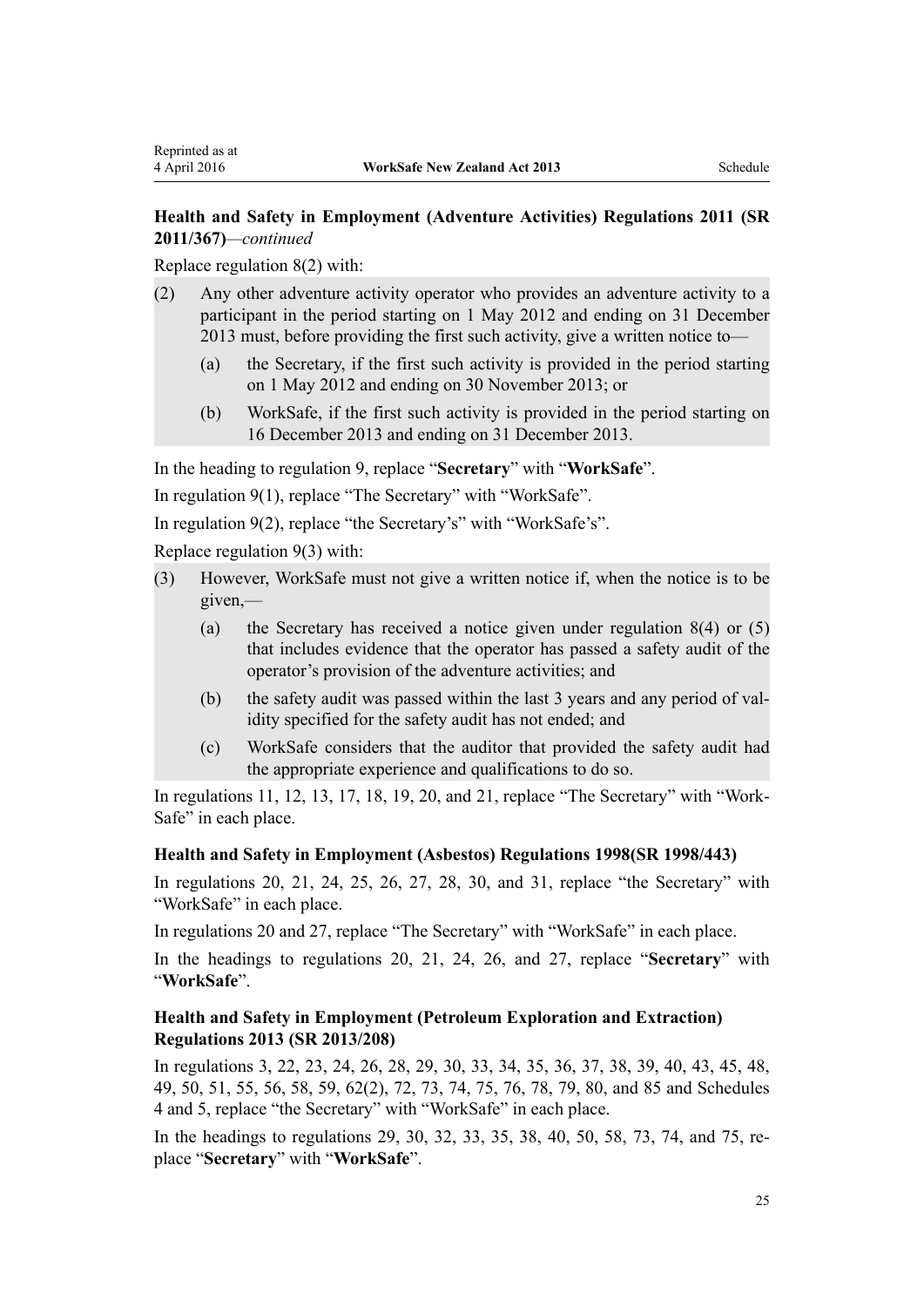## **Health and Safety in Employment (Petroleum Exploration and Extraction) Regulations 2013 (SR 2013/208)***—continued*

In [regulations 30](http://prd-lgnz-nlb.prd.pco.net.nz/pdflink.aspx?id=DLM5202569), [31](http://prd-lgnz-nlb.prd.pco.net.nz/pdflink.aspx?id=DLM5202549), [32,](http://prd-lgnz-nlb.prd.pco.net.nz/pdflink.aspx?id=DLM5202552) [33,](http://prd-lgnz-nlb.prd.pco.net.nz/pdflink.aspx?id=DLM5202563) [34,](http://prd-lgnz-nlb.prd.pco.net.nz/pdflink.aspx?id=DLM5202558) [35](http://prd-lgnz-nlb.prd.pco.net.nz/pdflink.aspx?id=DLM5202556), [37](http://prd-lgnz-nlb.prd.pco.net.nz/pdflink.aspx?id=DLM5203762), [38](http://prd-lgnz-nlb.prd.pco.net.nz/pdflink.aspx?id=DLM5203764), [40,](http://prd-lgnz-nlb.prd.pco.net.nz/pdflink.aspx?id=DLM5203766) [47,](http://prd-lgnz-nlb.prd.pco.net.nz/pdflink.aspx?id=DLM5202515) [49,](http://prd-lgnz-nlb.prd.pco.net.nz/pdflink.aspx?id=DLM5202589) [56](http://prd-lgnz-nlb.prd.pco.net.nz/pdflink.aspx?id=DLM5203308), [58](http://prd-lgnz-nlb.prd.pco.net.nz/pdflink.aspx?id=DLM5203320), and [75](http://prd-lgnz-nlb.prd.pco.net.nz/pdflink.aspx?id=DLM5203789), replace "The Secretary" with "WorkSafe" in each place.

In regulation  $49(2)$ , replace "his or her" with "its".

In [regulation 58\(2\)](http://prd-lgnz-nlb.prd.pco.net.nz/pdflink.aspx?id=DLM5203320), replace "his or her" with "its".

#### **[Health and Safety in Employment \(Pipelines\) Regulations 1999](http://prd-lgnz-nlb.prd.pco.net.nz/pdflink.aspx?id=DLM298847) (SR 1999/350)**

In [regulations 2](http://prd-lgnz-nlb.prd.pco.net.nz/pdflink.aspx?id=DLM299628), [9,](http://prd-lgnz-nlb.prd.pco.net.nz/pdflink.aspx?id=DLM298892) [11](http://prd-lgnz-nlb.prd.pco.net.nz/pdflink.aspx?id=DLM299606), [12,](http://prd-lgnz-nlb.prd.pco.net.nz/pdflink.aspx?id=DLM299609) [13](http://prd-lgnz-nlb.prd.pco.net.nz/pdflink.aspx?id=DLM299610), and [17,](http://prd-lgnz-nlb.prd.pco.net.nz/pdflink.aspx?id=DLM299615) replace "the Secretary" with "WorkSafe" in each place.

In regulation 9, replace "The Secretary" with "WorkSafe" in each place.

In [Schedule 1](http://prd-lgnz-nlb.prd.pco.net.nz/pdflink.aspx?id=DLM299621), replace "the Secretary of Labour" with "WorkSafe".

In the heading to [Schedule 2](http://prd-lgnz-nlb.prd.pco.net.nz/pdflink.aspx?id=DLM299625), replace "**Secretary**" with "**WorkSafe**".

In [Schedule 2](http://prd-lgnz-nlb.prd.pco.net.nz/pdflink.aspx?id=DLM299625), headings to Part 1 and Part 2, replace "Secretary" with "WorkSafe".

### **[Health and Safety in Employment \(Pressure Equipment, Cranes, and Passenger](http://prd-lgnz-nlb.prd.pco.net.nz/pdflink.aspx?id=DLM284451) [Ropeways\) Regulations 1999](http://prd-lgnz-nlb.prd.pco.net.nz/pdflink.aspx?id=DLM284451) (SR 1999/128)**

In [regulations 5](http://prd-lgnz-nlb.prd.pco.net.nz/pdflink.aspx?id=DLM284462), [6,](http://prd-lgnz-nlb.prd.pco.net.nz/pdflink.aspx?id=DLM284463) [17,](http://prd-lgnz-nlb.prd.pco.net.nz/pdflink.aspx?id=DLM284481) [22,](http://prd-lgnz-nlb.prd.pco.net.nz/pdflink.aspx?id=DLM284493) [23](http://prd-lgnz-nlb.prd.pco.net.nz/pdflink.aspx?id=DLM284495), [25](http://prd-lgnz-nlb.prd.pco.net.nz/pdflink.aspx?id=DLM284498), [29](http://prd-lgnz-nlb.prd.pco.net.nz/pdflink.aspx?id=DLM284805), and [35,](http://prd-lgnz-nlb.prd.pco.net.nz/pdflink.aspx?id=DLM284815) replace "The Secretary" with "Work-Safe" in each place.

In [regulations 5](http://prd-lgnz-nlb.prd.pco.net.nz/pdflink.aspx?id=DLM284462), [6](http://prd-lgnz-nlb.prd.pco.net.nz/pdflink.aspx?id=DLM284463), [9](http://prd-lgnz-nlb.prd.pco.net.nz/pdflink.aspx?id=DLM284468), [10,](http://prd-lgnz-nlb.prd.pco.net.nz/pdflink.aspx?id=DLM284471) [15](http://prd-lgnz-nlb.prd.pco.net.nz/pdflink.aspx?id=DLM284478), [17](http://prd-lgnz-nlb.prd.pco.net.nz/pdflink.aspx?id=DLM284481), [22,](http://prd-lgnz-nlb.prd.pco.net.nz/pdflink.aspx?id=DLM284493) [23,](http://prd-lgnz-nlb.prd.pco.net.nz/pdflink.aspx?id=DLM284495) [24](http://prd-lgnz-nlb.prd.pco.net.nz/pdflink.aspx?id=DLM284497), [25,](http://prd-lgnz-nlb.prd.pco.net.nz/pdflink.aspx?id=DLM284498) [28,](http://prd-lgnz-nlb.prd.pco.net.nz/pdflink.aspx?id=DLM284803) [34](http://prd-lgnz-nlb.prd.pco.net.nz/pdflink.aspx?id=DLM284813), [35,](http://prd-lgnz-nlb.prd.pco.net.nz/pdflink.aspx?id=DLM284815) and [37](http://prd-lgnz-nlb.prd.pco.net.nz/pdflink.aspx?id=DLM284818), replace "the Secretary" with "WorkSafe" in each place.

#### **[Health and Safety in Employment Regulations 1995](http://prd-lgnz-nlb.prd.pco.net.nz/pdflink.aspx?id=DLM202256) (SR 1995/167)**

In the headings to [regulations 28](http://prd-lgnz-nlb.prd.pco.net.nz/pdflink.aspx?id=DLM202771), [29](http://prd-lgnz-nlb.prd.pco.net.nz/pdflink.aspx?id=DLM202772), [36](http://prd-lgnz-nlb.prd.pco.net.nz/pdflink.aspx?id=DLM202781), [38](http://prd-lgnz-nlb.prd.pco.net.nz/pdflink.aspx?id=DLM202783), and [39](http://prd-lgnz-nlb.prd.pco.net.nz/pdflink.aspx?id=DLM202784), replace "**Secretary**" with "**WorkSafe**".

In regulations 19, [28,](http://prd-lgnz-nlb.prd.pco.net.nz/pdflink.aspx?id=DLM202771) [39,](http://prd-lgnz-nlb.prd.pco.net.nz/pdflink.aspx?id=DLM202784) and 65, replace "The Secretary" with "WorkSafe" in each place.

In regulations 19, [28](http://prd-lgnz-nlb.prd.pco.net.nz/pdflink.aspx?id=DLM202771), [29](http://prd-lgnz-nlb.prd.pco.net.nz/pdflink.aspx?id=DLM202772), [36](http://prd-lgnz-nlb.prd.pco.net.nz/pdflink.aspx?id=DLM202781), [37,](http://prd-lgnz-nlb.prd.pco.net.nz/pdflink.aspx?id=DLM202782) [38,](http://prd-lgnz-nlb.prd.pco.net.nz/pdflink.aspx?id=DLM202783) [39,](http://prd-lgnz-nlb.prd.pco.net.nz/pdflink.aspx?id=DLM202784) [40](http://prd-lgnz-nlb.prd.pco.net.nz/pdflink.aspx?id=DLM202785), [42](http://prd-lgnz-nlb.prd.pco.net.nz/pdflink.aspx?id=DLM202788), [43](http://prd-lgnz-nlb.prd.pco.net.nz/pdflink.aspx?id=DLM202789), and [65,](http://prd-lgnz-nlb.prd.pco.net.nz/pdflink.aspx?id=DLM203135) replace "the Secretary" with "WorkSafe" in each place.